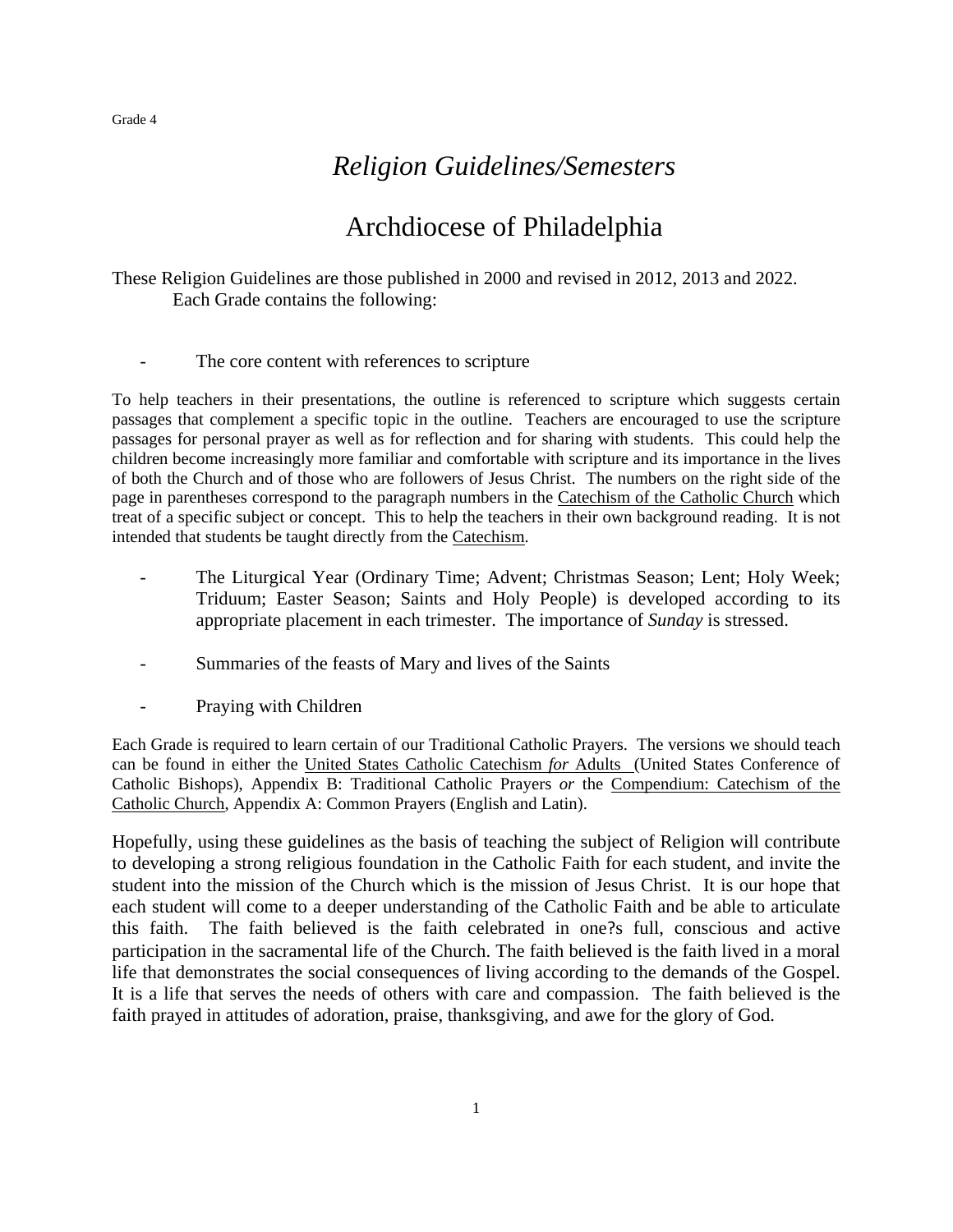# First Semester

# **I. GOD THE FATHER**

|    | A.          | REVEALED HIMSELF AND<br>HIS LOVE FOR HIS PEOPLE                                                                                             | $(2059-60)$                                                  |
|----|-------------|---------------------------------------------------------------------------------------------------------------------------------------------|--------------------------------------------------------------|
|    | <b>B.</b>   | REVEALED THE COVENANT ON<br>THE HOLY MOUNTAIN WRITTEN BY<br><b>HIS OWN FINGER</b>                                                           | (2056)                                                       |
| П. |             | <b>COMMANDMENTS</b>                                                                                                                         | Ex. 20:2-17                                                  |
|    | A.          | <b>WORDS OF GOD</b>                                                                                                                         | (2056)                                                       |
|    | <b>B.</b>   | FULL MEANING REVEALED IN JESUS<br>IN THE NEW COVENANT                                                                                       |                                                              |
|    | $C_{\cdot}$ | <b>PATH OF LIFE</b>                                                                                                                         |                                                              |
|    | D.          | <b>COVENANT WITH GOD:</b><br>DUTIES TO GOD AND TO NEIGHBOR                                                                                  |                                                              |
|    |             | 1. I am the Lord your God, who brought you<br>out of the land of Egypt, that place of slavery.<br>You shall not have other gods besides me. | Ex. 20:2-5, Deut. 5:6-9,<br>$(2083, 2133-34)$                |
|    |             | 2. You shall not take the name of the Lord<br>your God in vain.                                                                             | Ex. 20:7, Deut. 5:11,<br>$(2142, 2156, 2160-62,$<br>2166-67) |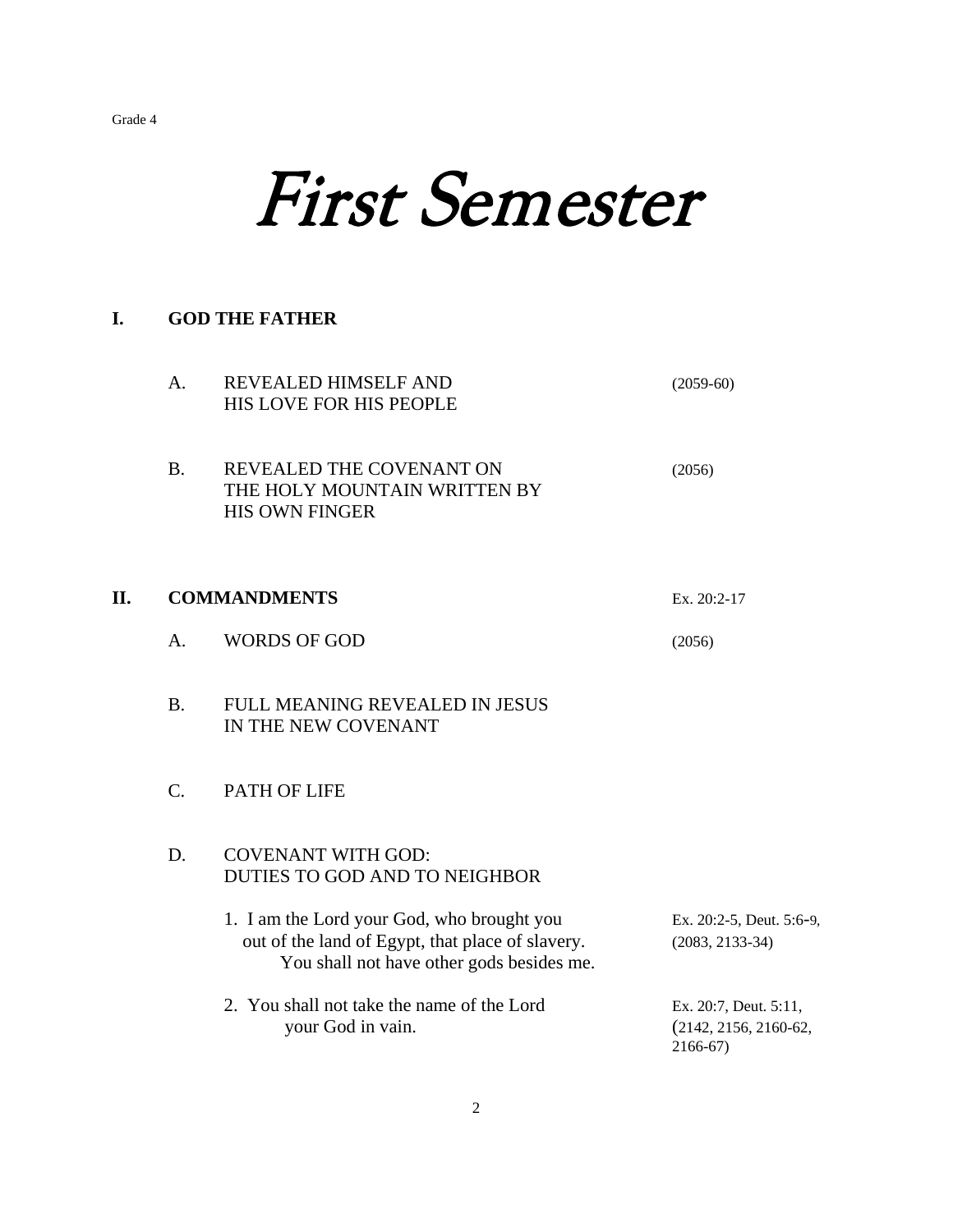|    | 3. Remember the sabbath day, to keep it holy.                                             | Ex. 20:8-10, 31:15,<br>Deut. 5:12-15, (2168-70,<br>2175, 2177, 2189-92) |
|----|-------------------------------------------------------------------------------------------|-------------------------------------------------------------------------|
|    | 4. Honor your father and your mother.                                                     | Ex. 20:12, Deut. 5:16,<br>$(2197, 2247-48, 2251,$<br>2253)              |
|    | 5. You shall not kill.                                                                    | Ex. 20:13, Deut. 5:17,<br>(2258, 2270, 2276, 2288,<br>2307, 2318-20)    |
|    | 6. You shall not commit adultery.                                                         | Ex. 20:14, Deut. 5:18,<br>$(2331-33, 2237, 2393-95)$                    |
|    | 7. You shall not steal.                                                                   | Ex. 20:15, Deut. 5:19,<br>$(2401, 2426, 2450-54)$                       |
|    | 8. You shall not bear false witness against your neighbor.                                | Ex. 20:16, Deut. 5:20,<br>(2464-65, 2473, 2482-83,<br>2504-05, 2507)    |
|    | 9. You shall not covet your neighbor=s house;<br>you shall not covet your neighbor=s wife | Ex. 20:17, (2514,<br>2531-32)                                           |
|    | 10. You shall not covet  anything that is your<br>neighbor=s                              | Ex. 20:17, Deut. 5:21,<br>$(2534, 2551-54)$                             |
| Ш. | <b>GRACE</b>                                                                              | $(2003-04)$                                                             |

- A. FREE HELP OF GOD (1996)
- B. GIFT OF THE SPIRIT
- C. HELPS US IN OUR SPIRITUAL GROWTH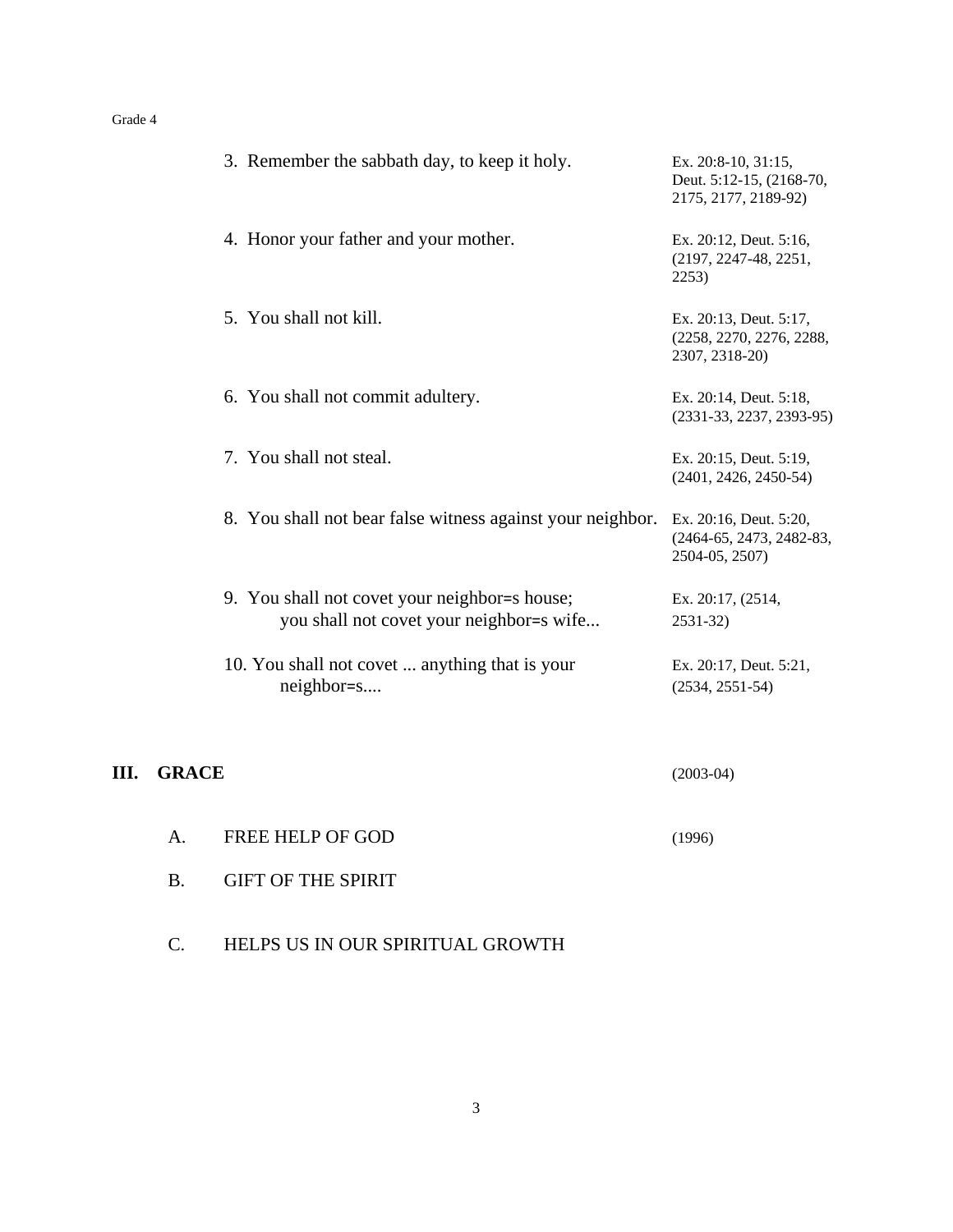| IV. SIN              |                                                                                                                                          | (386, 1440)                        |
|----------------------|------------------------------------------------------------------------------------------------------------------------------------------|------------------------------------|
|                      | A. ORIGINAL SIN                                                                                                                          | $(388-89)$                         |
|                      | 1. Definition                                                                                                                            | Gen. 2:17, 3:1-11,<br>$(397-98)$   |
|                      | 2. Effect                                                                                                                                | Rom. 3:23, (399-402,<br>$407 - 08$ |
| <b>B.</b>            | PERSONAL SIN                                                                                                                             | $(1849-51, 1872-73)$               |
|                      | 1. Mortal Sin                                                                                                                            | $(1855-59)$                        |
|                      | 2. Venial Sin                                                                                                                            | $(1862-63)$                        |
| <b>V. CONSCIENCE</b> |                                                                                                                                          | $(1783-85)$                        |
|                      | A. DESCRIPTIONS                                                                                                                          | $(1776-85)$                        |
|                      | 1. Present in the heart of a person, it is a voice<br>deep within a person calling one to love<br>and do what is good and to avoid evil. |                                    |
|                      | 2. It judges particular choices.                                                                                                         | (1777)                             |
|                      | 3. It enables one to assume responsibility<br>for the acts performed.                                                                    | (1781)                             |
|                      | 4. One must always follow one=s conscience.                                                                                              |                                    |
|                      | <b>B. FORMATION</b>                                                                                                                      | (1784)                             |
|                      | 1. A lifelong task                                                                                                                       |                                    |

4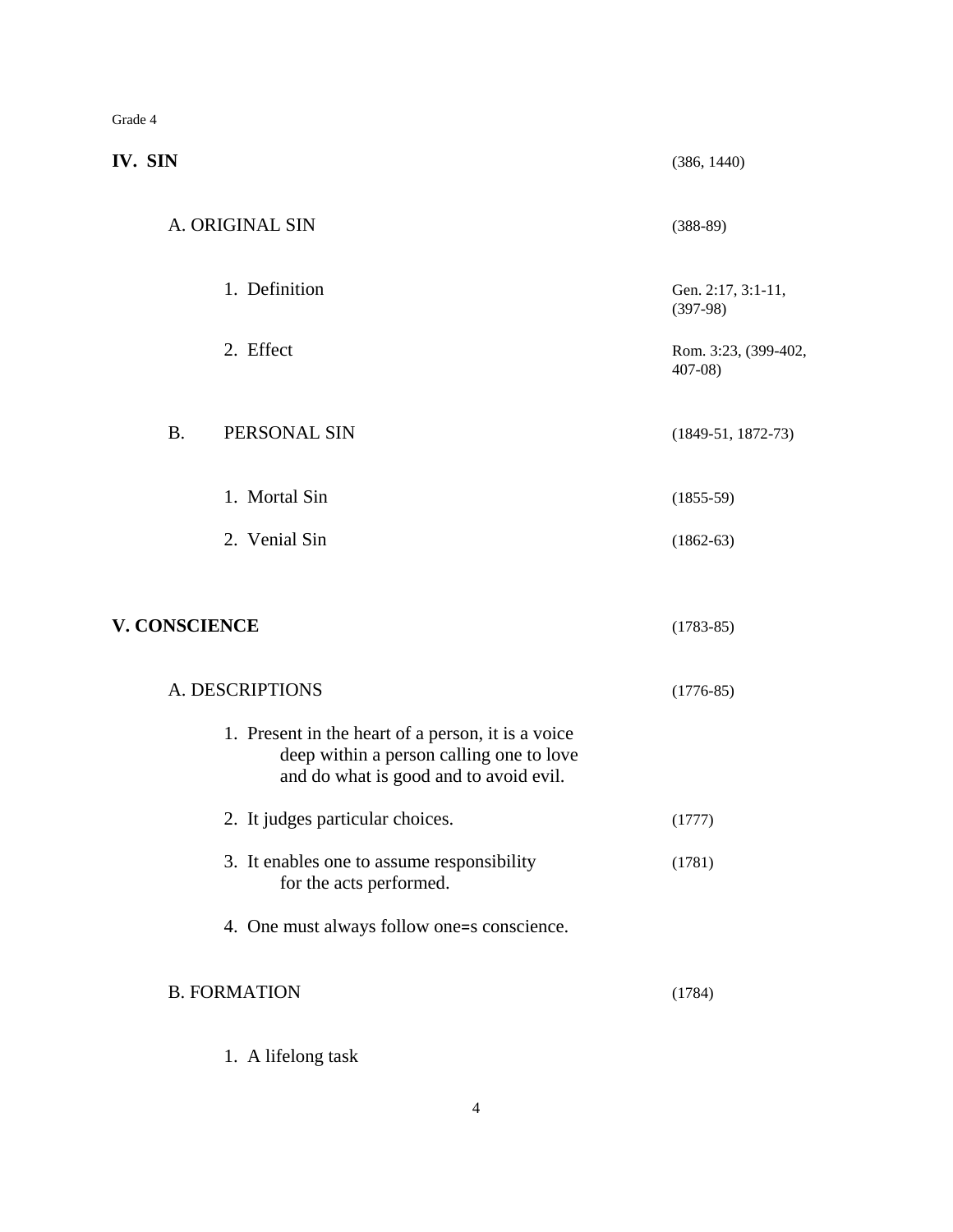|     |    | 2. Assisted by the Holy Spirit                                                                                                                                                          | (1785)      |
|-----|----|-----------------------------------------------------------------------------------------------------------------------------------------------------------------------------------------|-------------|
|     |    | 3. Guided by the Church                                                                                                                                                                 |             |
|     |    | C. EXAMINATION                                                                                                                                                                          | (1454)      |
|     |    | 1. Preparation for any reception of the sacrament<br>of Penance                                                                                                                         |             |
|     |    | 2. Daily reflecting on one=s moral life in light of<br>the Scriptures (i.e., the Ten Commandments,<br>Beatitudes, etc.)                                                                 |             |
| VI. |    | <b>LITURGICAL YEAR</b>                                                                                                                                                                  | $(1168-73)$ |
|     |    | A. SUNDAY                                                                                                                                                                               | (2177)      |
|     |    | The Lord=s day is the day on which we celebrate<br>Jesus= Resurrection. We go to Mass on this special day<br>to give praise and thanks to God.<br>It is the heart of the Church=s life. |             |
|     | Β. | <b>ORDINARY TIME:</b> liturgical color is green for hope, growth, life.                                                                                                                 |             |
|     |    | 1. Time in the winter between Christmas time and Lent.                                                                                                                                  |             |
|     |    | 2. Time in the summer and fall from Pentecost to the<br>Feast of Christ the King.                                                                                                       |             |
|     |    | 3. Refers to ordinal, counted time.                                                                                                                                                     |             |
|     |    | 4. Time to hear the Scriptures proclaimed inviting us<br>to live out the mysteries of our faith and the<br>message of the Gospels.                                                      |             |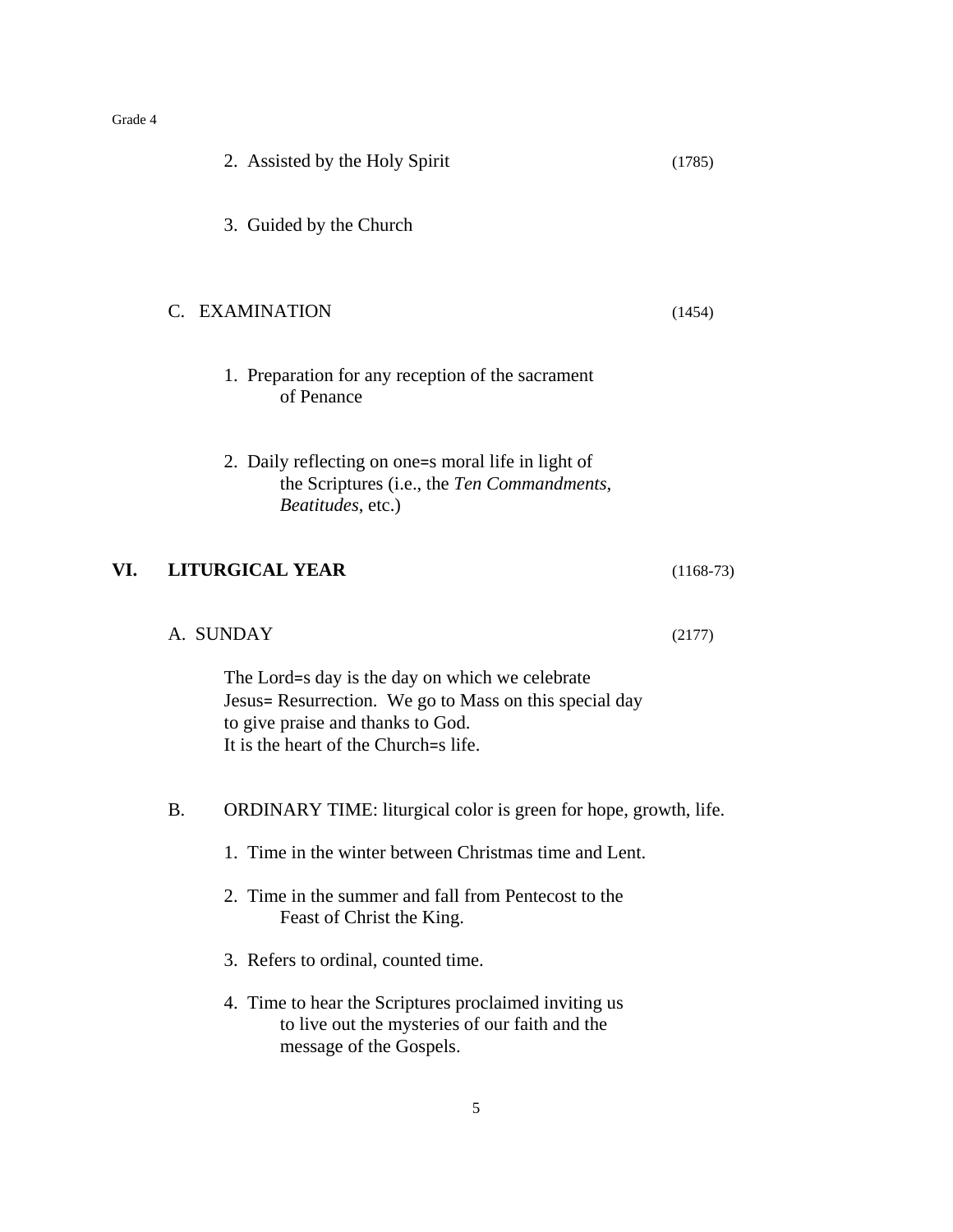- a. Cycle A Gospel of St. Matthew
- b. Cycle B Gospel of St. Mark
- c. Cycle C Gospel of St. Luke

# C. ADVENT (524, 1095)

- 1. Liturgical color is purple for preparation, sorrow for sin
- 2. Begins the Liturgical Year
- 3. Period of four weeks of preparation for the birth of Jesus, Christmas
- 4. Advent symbols
	- a. Advent Wreath
		- 1) The circle of greens reminds us that God has no beginning and has no end.
		- 2) There are four candles three purple and one pink
		- 3) One candle is lit each week.
	- b. Jesse Tree

# D. CHRISTMAS (525-30, 563)

- 1. Liturgical color is white for joy, glory, innocence
- 2. Story of Jesus= Birth Mt.  $1:18 2:23$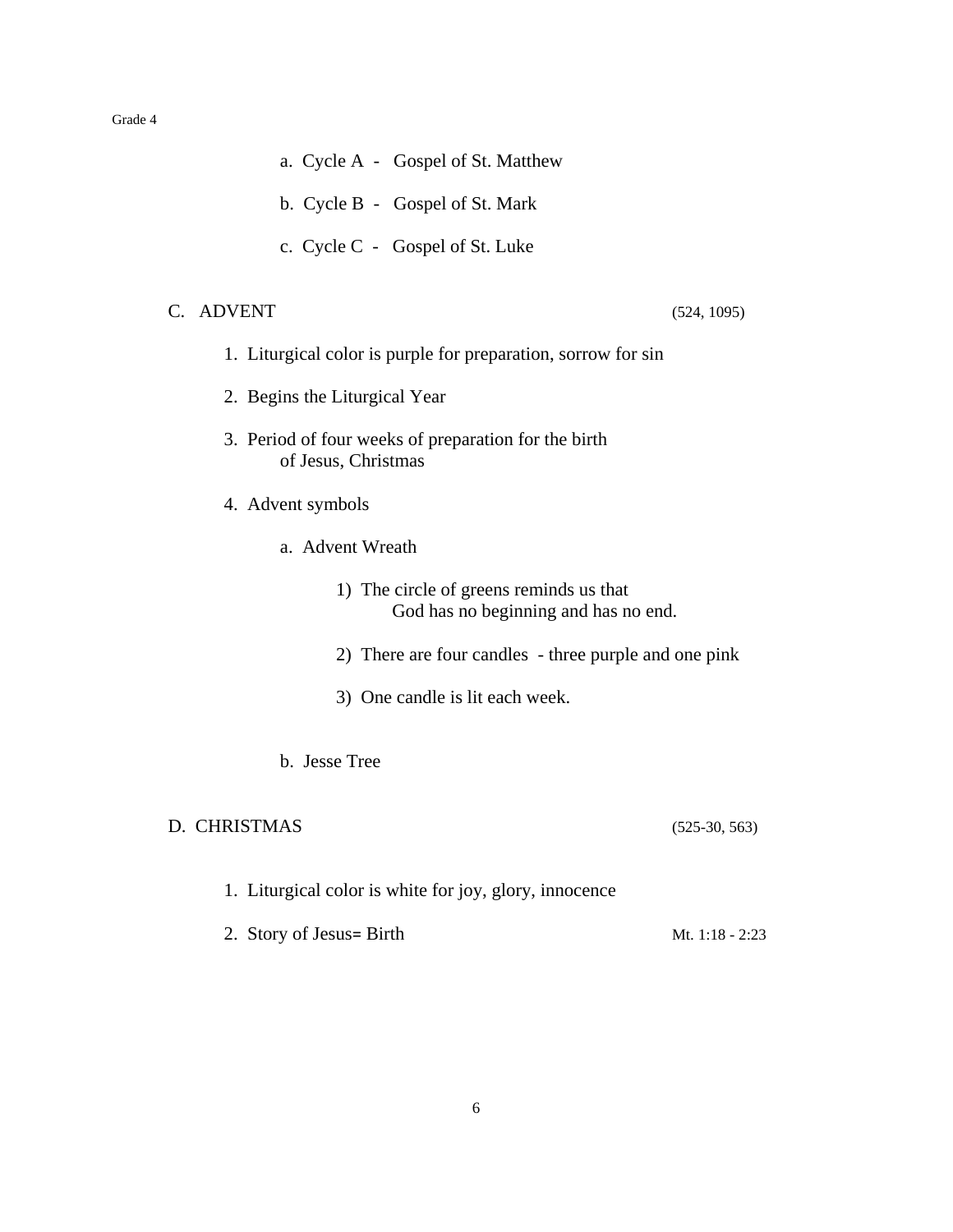# E. SAINTS AND HOLY PEOPLE

Special days to honor saints are ranked and celebrated in different degrees.

| <i>Solemnity:</i> | liturgies celebrating events, beliefs, and personages<br>of principle importance and universal significance<br>in salvation history |
|-------------------|-------------------------------------------------------------------------------------------------------------------------------------|
| <i>Feast:</i>     | liturgies of major importance                                                                                                       |

*Memorial*: liturgies celebrating minor events in the life of the Blessed Virgin Mary and of saints significant to a local country, church or religious community

# **August 27: St. Monica**

St. Monica was the mother of St. Augustine. She was born in 331 and married a pagan named Patritius. Their marriage was difficult, since he was against her Christian faith. St. Monica had three children, and Augustine was her oldest son. She continued to pray, to act with patience and love, and to give charity to the poor. Eventually, her husband became a Christian and died soon after. Then St. Monica turned all her prayers to Augustine so that he would reform his wayward life. She followed him in his travels, and was joyful to see Augustine baptized in Milan. She died while traveling with St. Augustine to Carthage in 387.

# **November 13: St. Frances Xavier Cabrini**

Frances was born in Italy in 1850. She was a school teacher in an orphanage in Italy. Frances founded the Missionary Sisters of the Sacred Heart and, with seven other women, cared for poor children in schools and hospitals. Pope Leo XIII asked her to go to New York City to work with Italian immigrants. Although dreadfully afraid of water, she traveled to New York and in the next thirty years continued to travel, founding more than fifty schools, hospitals, and orphanages in England, France, Spain, and North and South America. She was canonized in 1946 and was the first citizen of the United States to be so recognized.

# **November 22: St. Cecilia, Martyr**

St. Cecilia was an early Christian martyr living in Rome, probably in the early part of the 3rd century. She came from a wealthy family and was betrothed to a young Roman named Valerian, whom she converted to Christianity along with his brother. When Valerian and his brother were martyred, Cecilia was arrested and condemned to die. She initially survived the execution, but died three days later after receiving Holy Communion. Legends say she died while singing praises to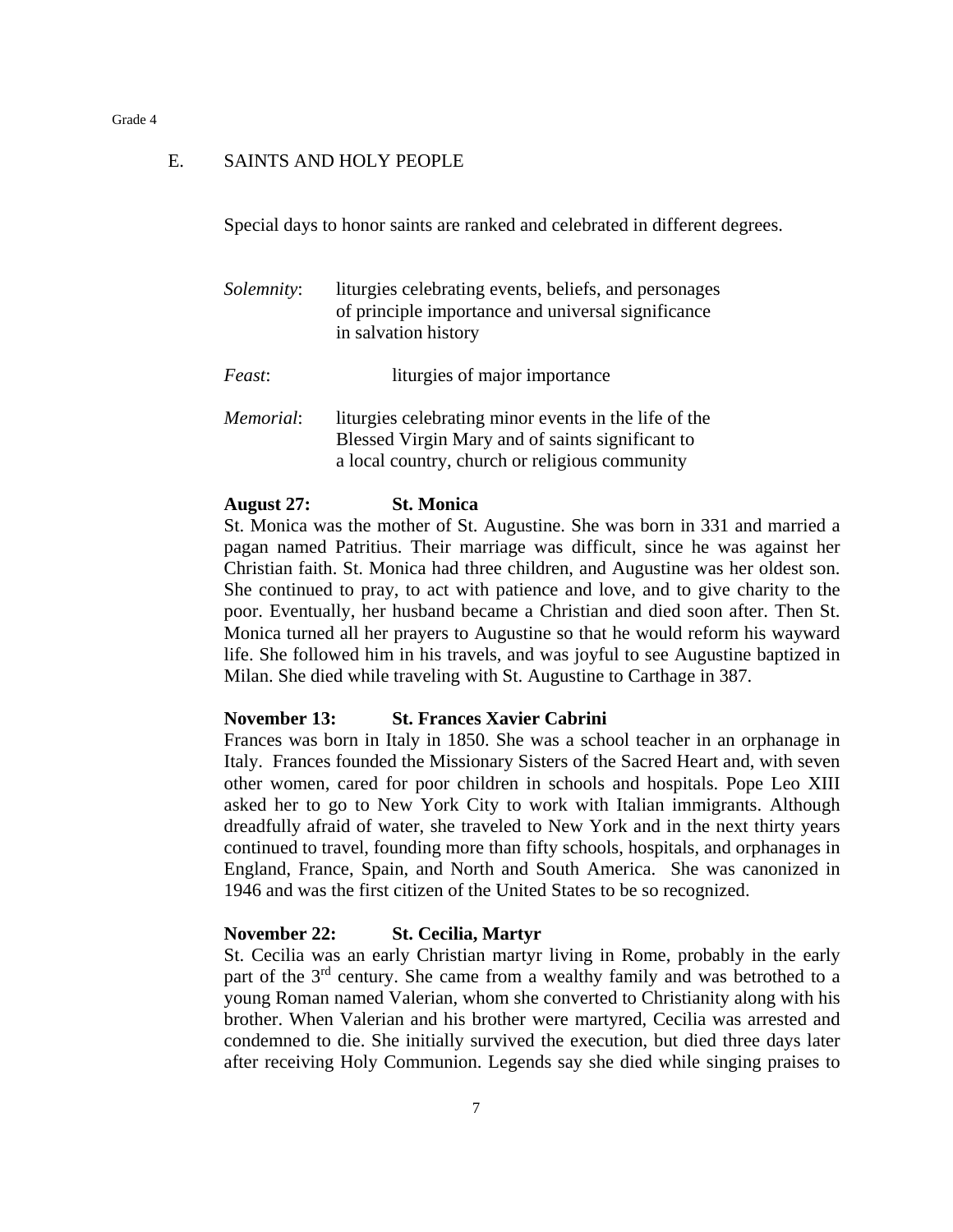God, and for this reason St. Cecilia is the patron saint of musicians. A church founded in her house in Rome in the  $5<sup>th</sup>$  century exists in the same spot today, one of the oldest known sites for an early Christian church in Rome.

# **January 5: St. John Neumann**

Born in Bohemia on March 20, 1811, John dedicated his life to missionary work in the United States especially in Ohio, Pennsylvania, and Maryland. He was ordained a priest in New York in 1836 and first worked with German immigrants near Niagara Falls. As a priest and later as a bishop, he worked tirelessly to educate the members of the Church. He became Bishop of Philadelphia in 1853. He increased the number of parochial schools in Philadelphia, founding the first Catholic diocesan school system in the US. He also instituted the Forty Hours Devotion, and constructed a cathedral. Bishop Neumann died on January 5, 1860, at the age of 48 when he collapsed from a sudden stroke. He was beatified in 1963, and canonized by Pope Paul VI in June 1977.

# **VII. MARY**

| A. EXAMPLE OF FAITH |                            |  | (273)  |
|---------------------|----------------------------|--|--------|
| -B.                 | <b>EXAMPLE OF HOLINESS</b> |  | (2030) |

C. DAYS IN HONOR OF MARY

# **August 22 Memorial of the Queenship of Mary**

In 1954, Pope Pius XII established this feast which honors Mary who was crowned Queen of Heaven and Earth by Jesus when she on the day of her Assumption.

# **September 8 Feast of the Birth of Mary**

Mary was the daughter of Saints Ann and Joachim. They prayed that God would bless them with a child, and He rewarded their faithfulness with a daughter set apart to be the mother of the Son of God. Because of this, she was conceived and born immaculate and full of grace. We do not know from the Gospels the exact date of Mary's birth. However, Christians have celebrated it on September 8<sup>th</sup> since the  $7<sup>th</sup>$  century. Mary's birth is one of only three celebrated on the liturgical calendar.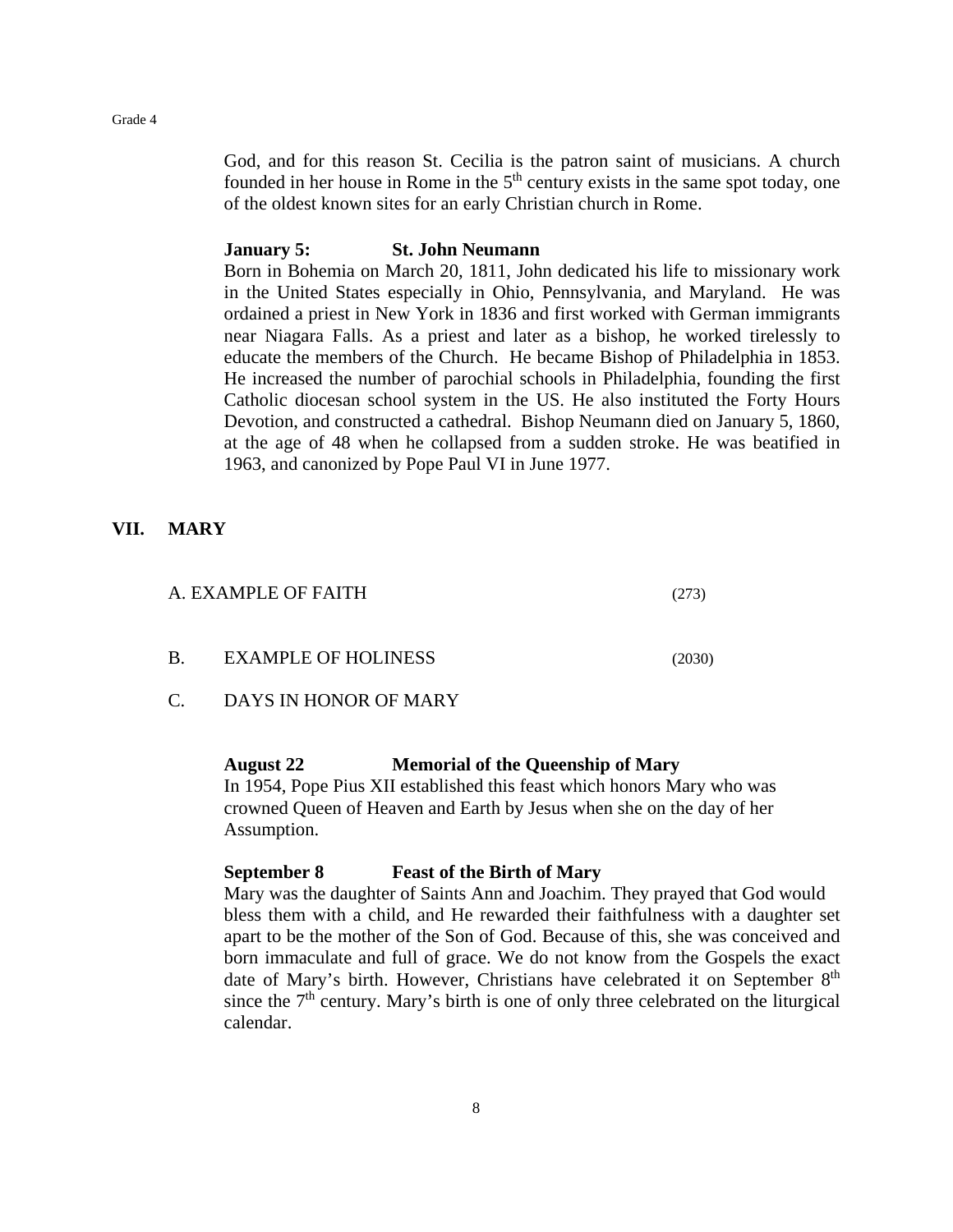# **September 15 Memorial of Our Lady of Sorrows**

Today, we remember how Mary, as the mother of Jesus, suffered greatly. There are seven events in particular that we recognize, called the Seven Sorrows. The Sorrows, which are all found in the Gospels, are the prophecy of Simeon (Lk. 2:34-35), the flight into Egypt to escape Herod (Mt. 2:13-21), the loss of Jesus for three days in the Temple (Lk. 2:41-50), meeting Jesus on the road Calvary (Jn. 19:17), the crucifixion and death of Jesus (Jn. 19:18-30), holding Jesus when He was taken down from the cross (Jn. 19:39-40), and Jesus laid in the tomb (Jn. 19:40-42). St. Bernard wrote, "Truly, O Blessed Mother, a sword has pierced your heart...He died in body through a love greater than anyone had known. She died in spirit through a love unlike any other since His." Our Lady of Sorrows, pray for us.

# **October 7 Memorial of Our Lady of the Rosary**

This feast was established by Saint Pius V. Pope Gregory XIII later named this the Feast of the Holy Rosary. This feast invites everyone to meditate upon the mysteries of Christ, following the example of the Blessed Virgin Mary who was so singularly associated with the incarnation, passion and glorious resurrection of the Son of God. (Christian Prayer, 1976, p. 1285)

# **November 19 Our Lady of Divine Providence**

On November 19, 1969 Pope Paul VI declared Our Lady Mother of Divine Providence principal patroness of the island of Puerto Rico, since November 19 was the date that the island was discovered. The image of Our Lady that is so special to the people of Puerto Rico shows the Divine Child sleeping peacefully in the Virgin Mary=s arms. However, the name and worship of Our Lady of the Divine Providence originated in Italy in the  $12<sup>th</sup>$  century, then spread to Spain and then to Puerto Rico.

# **November 21 Memorial of the Presentation of Mary**

The Presentation of Mary is a unique feast day. Although the event is not in the Bible, we learn from other sources that Mary's parents, Ann and Joachim, offered Mary to God in the Temple when she was only three years old. We celebrate this event because it helps us to understand Mary's unique holiness, which was nurtured from the very beginning of her life.

# D. PRAYERS

- 1. The *Hail Mary*
- 2. The *Hail, Holy Queen*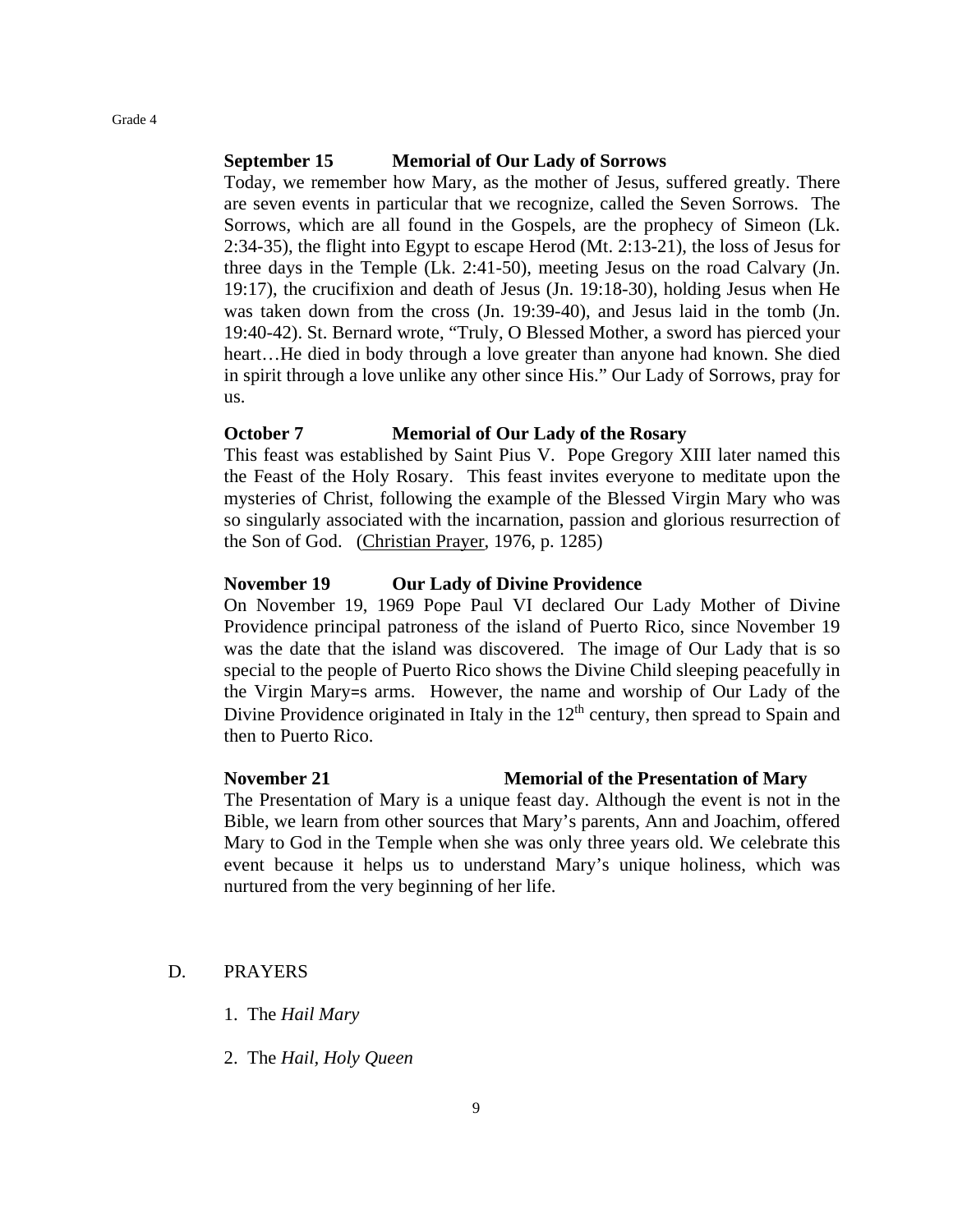|              | 3. The Rosary                                                                         |                                   |
|--------------|---------------------------------------------------------------------------------------|-----------------------------------|
|              | 4. The Angelus / Regina Coeli                                                         |                                   |
|              | 5. The Litany of the Blessed Virgin                                                   |                                   |
| VIII. PRAYER |                                                                                       |                                   |
| A.           | <b>MODELS OF PRAYER</b>                                                               |                                   |
|              | Examples of those who listened to God, acted on his Word, and<br>were blessed by God. |                                   |
|              | 1. Old Testament                                                                      | (2568)                            |
|              | a. Abraham                                                                            | Gen. 12:4, (2570-72)              |
|              | b. Moses                                                                              | Ex. 3:1-10, (2575-77)             |
|              | 2. New Testament                                                                      | (2598)                            |
|              | a. Jesus                                                                              | (2599, 2602)                      |
|              | b. Mary                                                                               | $(2617-22)$                       |
| <b>B.</b>    | <b>OUR FATHER</b>                                                                     | Mt. 6:9-13, Lk. 11:2-4,<br>(2759) |
|              | 1. Summary of the whole Gospel                                                        | (2761)                            |
|              | 2. AOur Father@                                                                       | $(2786 - 87)$                     |
| C.           | <b>ASPIRATIONS</b>                                                                    |                                   |

1. Short prayer invoking the name or title of a saint.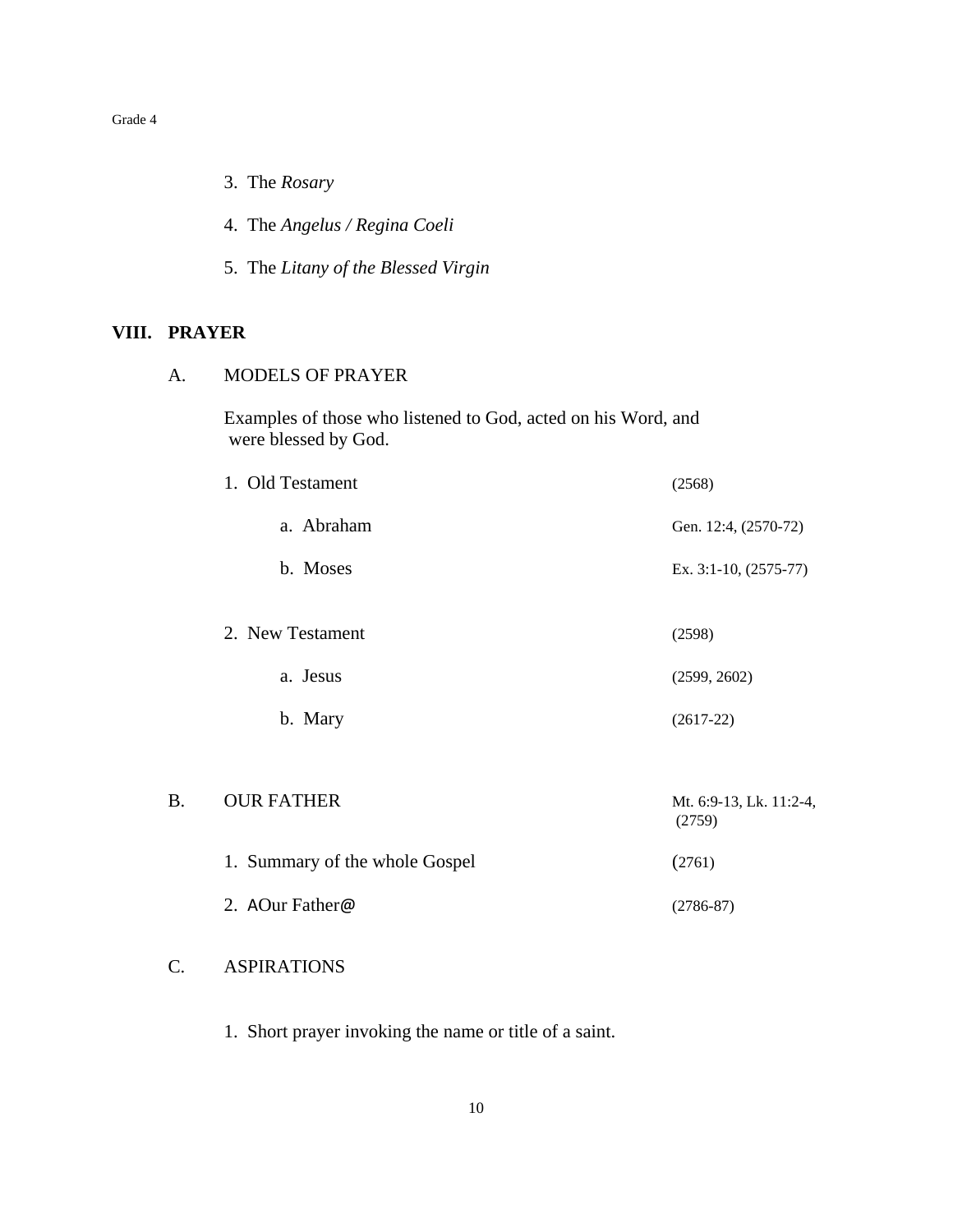|     |                | 2. Common response: pray for us.                 |             |
|-----|----------------|--------------------------------------------------|-------------|
|     |                | 3. Example: Our Lady of the Rosary, pray for us. |             |
|     | D.             | OTHER PRAYER FORMS (See Prayer Appendix)         |             |
|     |                | 1. The AJesus Prayer@                            |             |
|     |                | 2. Praying in Common (Choral Prayer)             |             |
|     |                | 3. Song and Gesture                              |             |
|     |                | 4. Meditation                                    |             |
|     |                |                                                  |             |
| IX. |                | <b>SACRAMENTALS</b>                              | $(1667-79)$ |
|     | A <sub>1</sub> | <b>SACRED SIGNS</b>                              | (1667)      |
|     | B.             | PREPARE US FOR GRACE                             | (1670)      |

C. HELP US TO COOPERATE WITH GRACE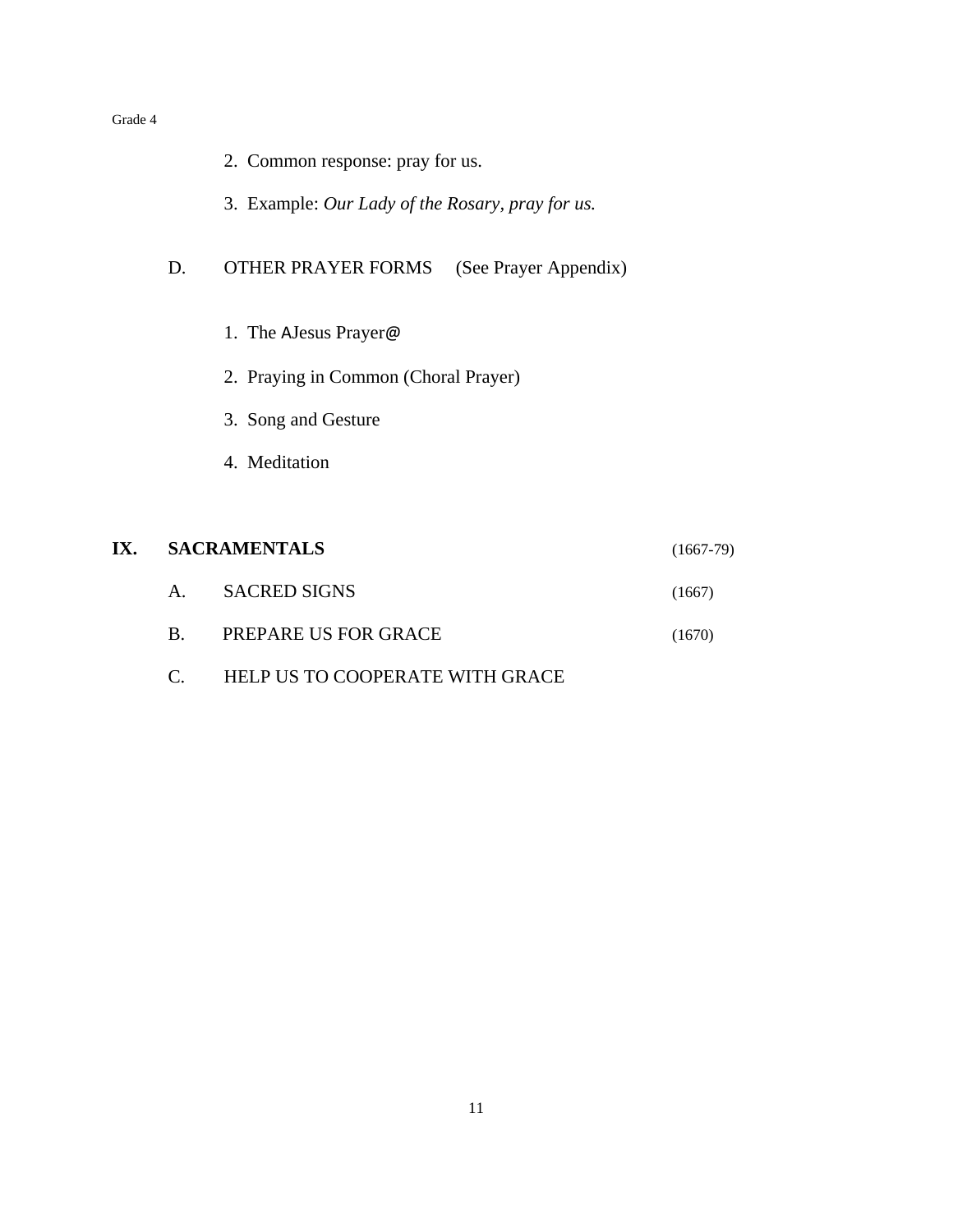# **X. SOCIAL JUSTICE**

*AThe commitment to human life and dignity, to human rights and solidarity, is a calling all Catholic educators must share with their students. It is not a vocation for a few religion teachers, but a challenge for every Catholic educator and catechist.@ Sharing* Catholic Social Teaching *Challenges and Directions*, USCC, 1998, p. 7

# *Major Themes:*

**The Life and Dignity of the Human Person**

**Call to Family, Community and Participation**

**Rights and Responsibilities of the Human Person**

**Option for the Poor and Vulnerable**

# A. AWARENESS OF THE UNIQUE IMPORTANCE OF EACH PERSON

- 1. Celebrate each person=s birthday, cultural and ethnic heritage
- 2. Write to a legislator about issues affecting the poor and vulnerable

# B RESPOND TO COMMUNITY NEEDS

- 1. Participate in parish and/or school collections: food, clothing, toys, etc.
- 2. Connect with Archdiocesan Social Service Agencies.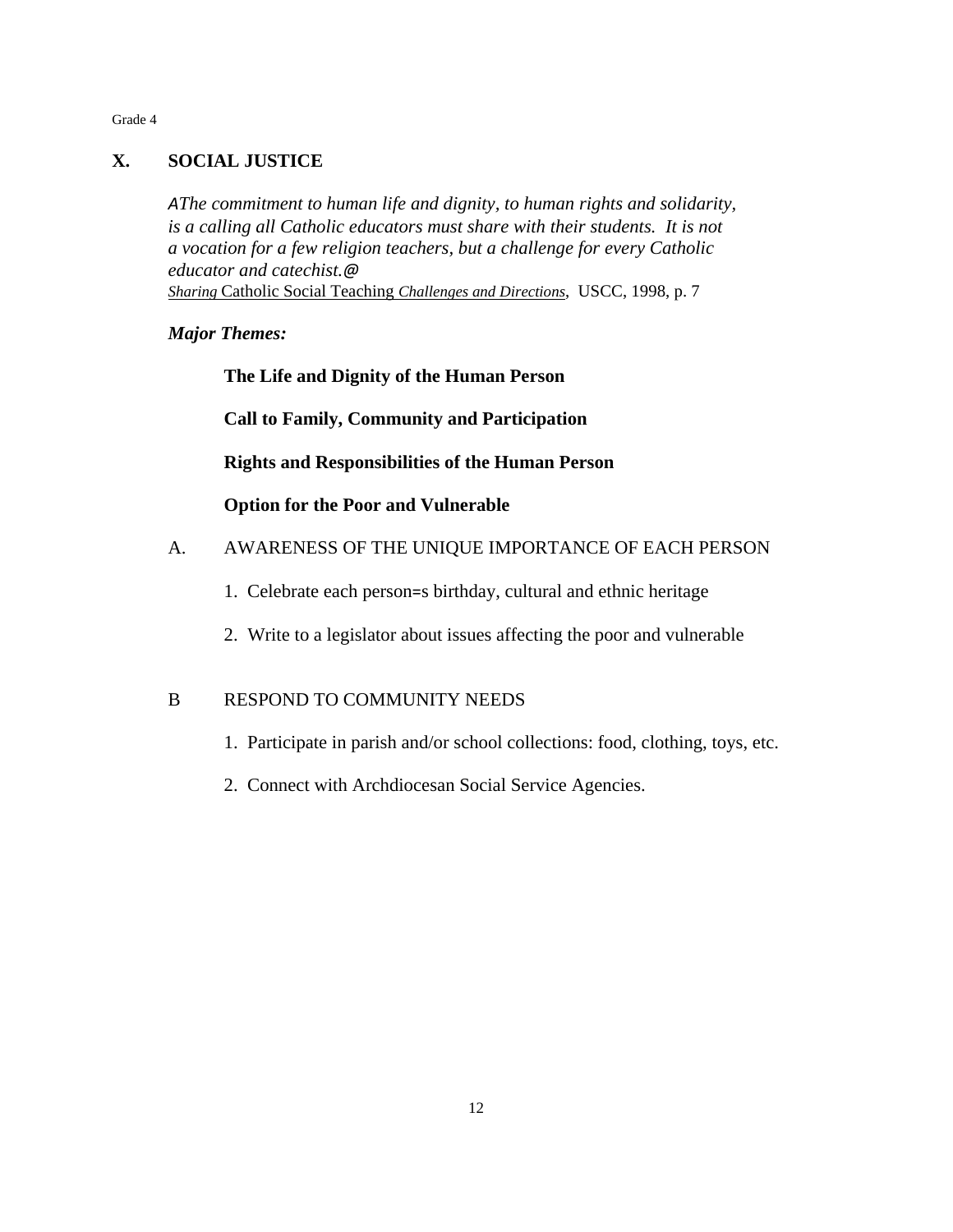# Second Semester

# **I. JESUS CHRIST OUR REDEEMER**

- A. REVEALS MEANING OF NEW COVENANT
- B. FULFILLS GOD=S PROMISES

# **II. THE BEATITUDES** Mt. 5:3-12, Lk. 6:20-26,

(1716-17)

# A. THE HEART OF JESUS= PREACHING

# B. EXPRESS THE VOCATION OF ALL THE FAITHFUL

- 1. Blessed are the poor in spirit, for theirs is the kingdom of heaven.
- 2. Blessed are those who mourn, for they shall be comforted.
- 3. Blessed are the meek, for they shall inherit the earth.
- 4. Blessed are those who hunger and thirst for righteousness,

for they shall be satisfied. 5. Blessed are the merciful, for they shall obtain mercy.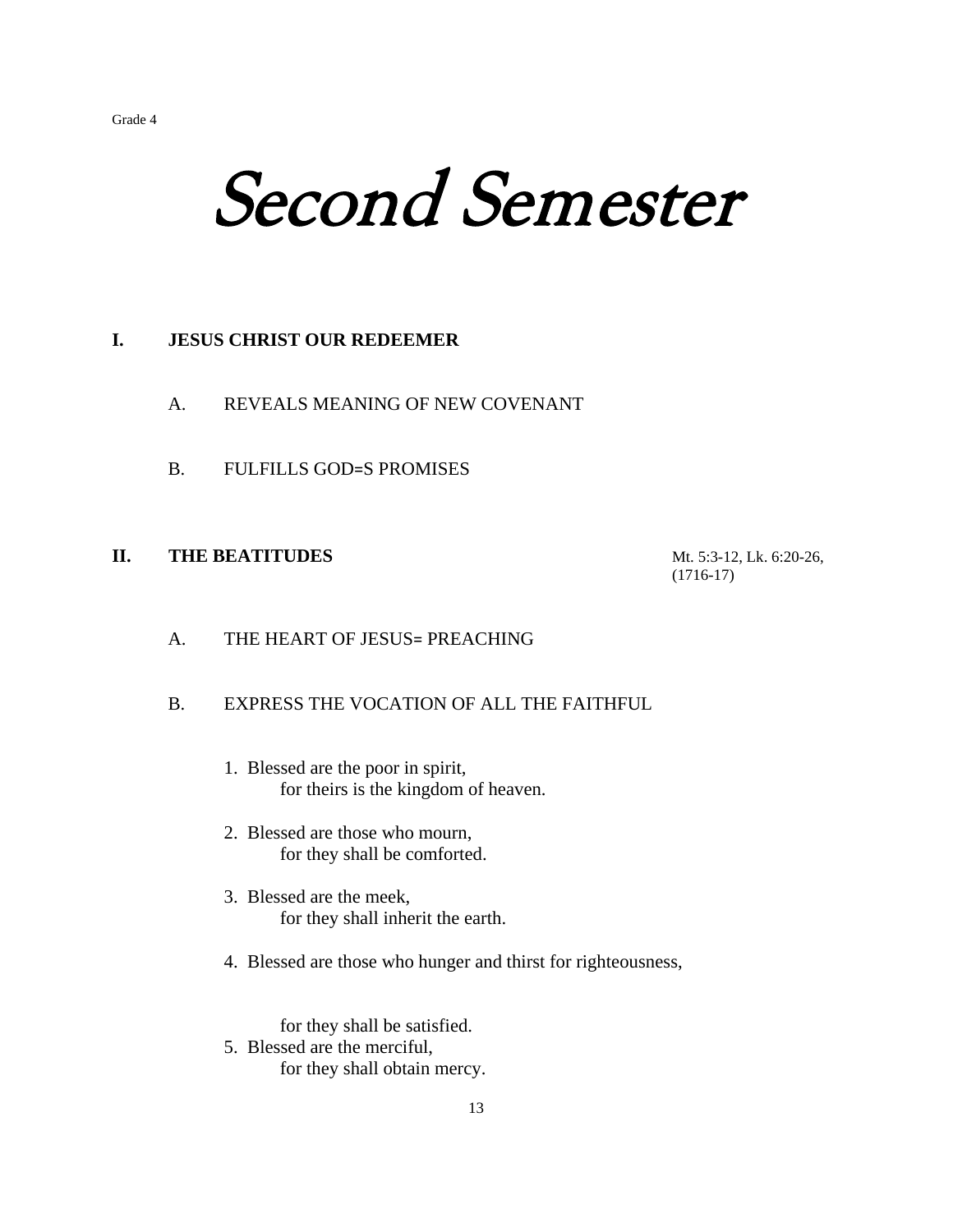- 6. Blessed are the pure in heart, for they shall see God.
- 7. Blessed are the peacemakers, for they shall be called children of God.
- 8. Blessed are those persecuted for righteousness= sake, for theirs is the kingdom of heaven.

# **III. WORKS OF MERCY**

# A. CORPORAL WORKS OF MERCY

Actions that show respect for the body as a temple of the Holy Spirit.

- 1. Feed the hungry.
- 2. Give drink to the thirsty.
- 3. Welcome the stranger. / Shelter the homeless.
- 4. Clothe the naked.
- 5. Visit the sick.
- 6. Visit those in prison.
- 7. Bury the dead.

# B. SPIRITUAL WORKS OF MERCY

- 1. Teach the ignorant.
- 2. Give advice to those who need it. / Counsel the doubtful.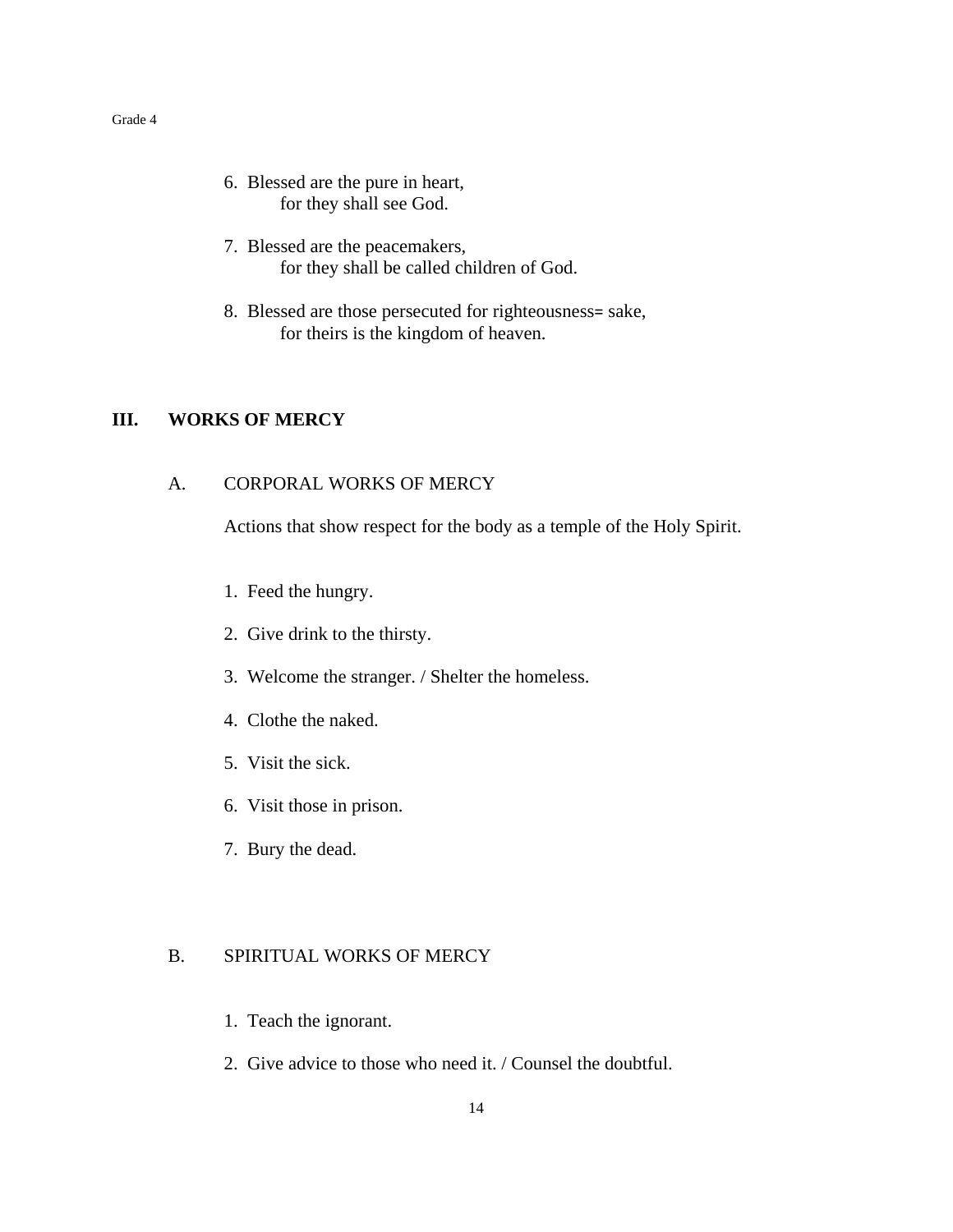|     |           | 3. Comfort those who suffer.                        |                           |
|-----|-----------|-----------------------------------------------------|---------------------------|
|     |           | 4. Be patient with others. / Bear wrongs patiently. |                           |
|     |           | 5. Forgive those who hurt you.                      |                           |
|     |           | 6. Correct those who need it.                       |                           |
|     |           | 7. Pray for others.                                 |                           |
| IV. |           | <b>VIRTUE</b>                                       | (1803)                    |
|     | A.        | <b>CARDINAL VIRTUES</b>                             | $(1805-09)$               |
|     |           | 1. Prudence                                         |                           |
|     |           | 2. Justice                                          |                           |
|     |           | 3. Fortitude                                        |                           |
|     |           | 4. Temperance                                       |                           |
|     |           |                                                     |                           |
|     | <b>B.</b> | THEOLOGICAL VIRTUES                                 | (1812)                    |
|     |           | 1. Faith                                            | $(1814-16, 2088, 2098)$   |
|     |           | 2. Hope                                             | $(1817-21, 2091, 2098)$   |
|     |           | 3. Charity                                          | $(1822 - 24, 2093, 2095)$ |
| V.  |           | <b>LITURGICAL YEAR</b>                              |                           |

| A. LENT | (1095) |
|---------|--------|
|         |        |

1. Time of preparation for Easter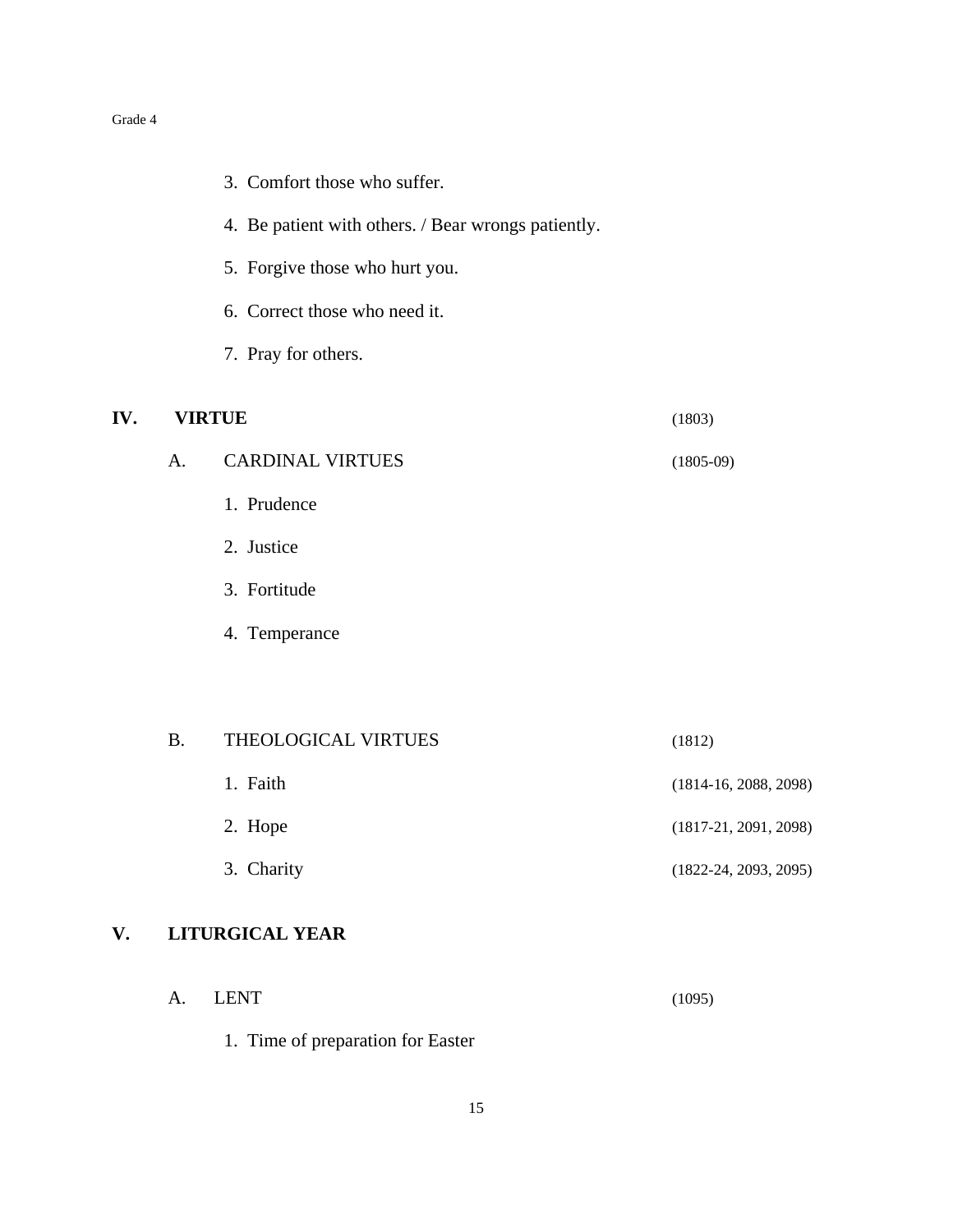|           | 2. From Ash Wednesday to the Mass of the<br>Lord=s Supper on Holy Thursday                                            |                                                                |
|-----------|-----------------------------------------------------------------------------------------------------------------------|----------------------------------------------------------------|
|           | 3. Liturgical color is purple for penance                                                                             |                                                                |
| <b>B.</b> | <b>HOLY WEEK</b>                                                                                                      |                                                                |
|           | 1. Palm Sunday                                                                                                        | Jn. 12:12-19                                                   |
|           | 2. Triduum                                                                                                            |                                                                |
|           | a. Holy Thursday<br>Mass of the Lord=s Supper                                                                         | Mt. 26:26-35<br>Mk. 14:22-31<br>Lk. 22:14-23                   |
|           | b. Good Friday<br>Celebration of the Lord=s Passion<br>Liturgical color is red for the<br>blood of Jesus shed for us. | Mt. 27, Mk. 15, Lk. 23                                         |
|           | c. Holy Saturday                                                                                                      |                                                                |
|           | d. Easter<br>Sunset of Holy Saturday to sunset of<br><b>Easter Sunday</b>                                             |                                                                |
| C.        | <b>EASTER SEASON</b>                                                                                                  | $(1168-69)$                                                    |
|           | Sunset of Easter Sunday to sunset of the Solemnity of Pentecost                                                       |                                                                |
|           | 1. Easter Sunday: liturgical color is white<br>for joy, glory, innocence                                              | Mt. 28:1-15, Mk. 16:1-8,<br>Lk. 24:1-12, Jn. 20:1-10           |
|           | 2. Ascension Thursday: liturgical color is white                                                                      | Mt. 28:16-20,<br>Mk. 16:19B20,<br>Lk. 24:50-53,<br>Acts 1:6-12 |
|           | 3. Pentecost: liturgical color is red<br>for the Holy Spirit                                                          | Acts 2:1-4                                                     |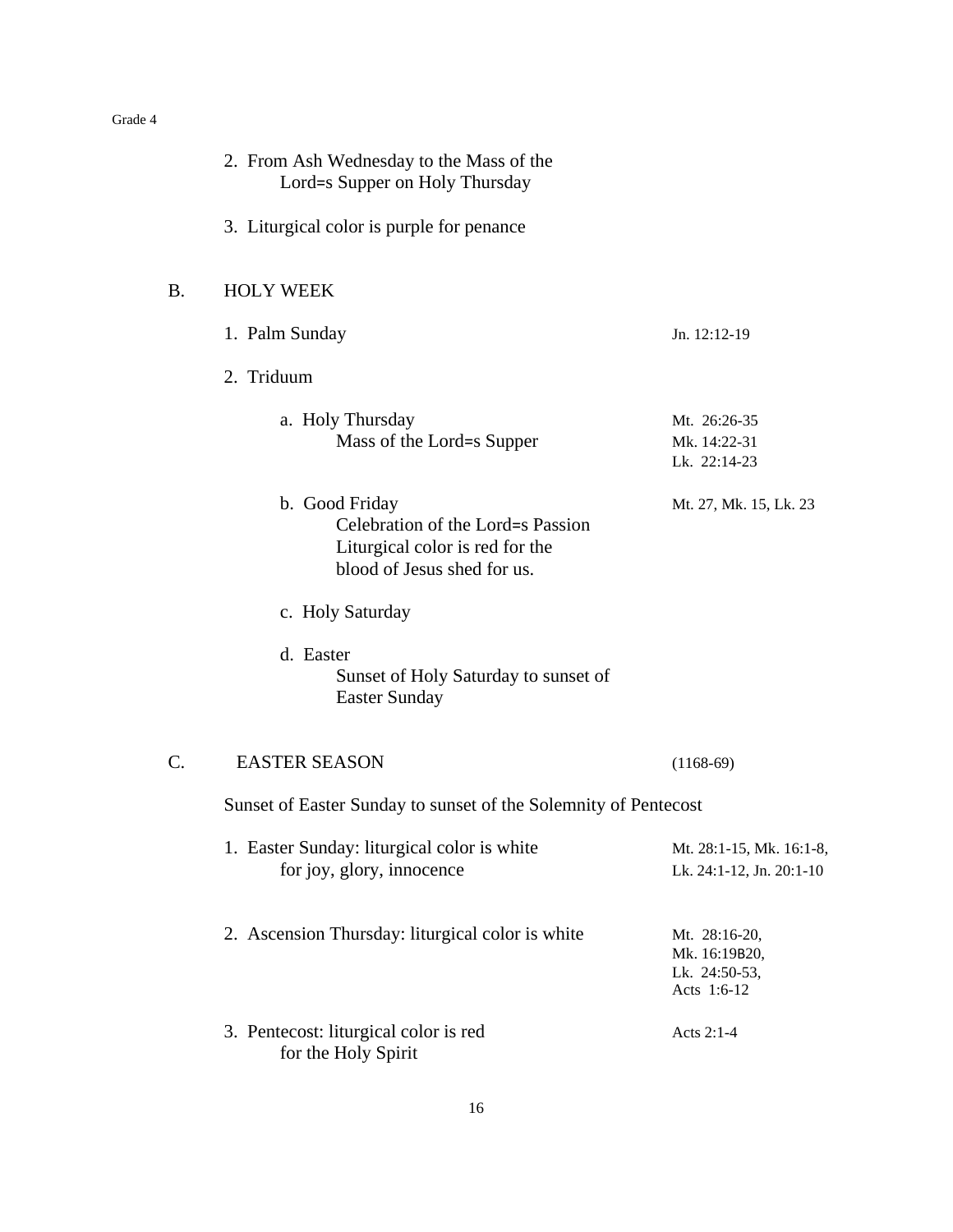# D. OTHER CELEBRATIONS

| 1. Trinity Sunday - Sunday after Pentecost                                           |
|--------------------------------------------------------------------------------------|
| 2. Corpus Christi (Body and Blood of Christ) - Sunday after Trinity Sunday           |
| 3. Solemnity of the Sacred Heart - Friday after the Second Sunday<br>after Pentecost |

- E. ORDINARY TIME: Liturgical color is green for hope, growth, life
- F. SAINTS AND HOLY PEOPLE

*Canonization* - the declaration by the pope that (828) a person is a saint, is now in heaven, and is worthy of veneration by all the faithful.

*Relic* - Part of the physical remains of a saint or an object closely associated with a saint...

# **February 8: St. Josephine Bakhita**

St. Josephine's life began happily with her family in Sudan, Africa in 1869. Tragically, she was kidnapped by Arab slave traders when she was just seven. They named her Bakhita, which means "lucky." She spent the next twelve years sold from owner to owner, suffering cruel treatment. In 1888, Bakhita was serving an Italian family as a nanny. They left her and the child at a Canossian convent in Venice. There, she first learned about Jesus. She refused to leave the convent, and because Italian law did not recognize slavery, she was allowed to stay. Baptized as Josephine Margaret, she became a Canossian sister in 1896. She spent the remaining 45 years of her life in the convent in Schio, where she was beloved for her smile and gentle nature. Her holiness was well known during her life. She often said she would kiss the hands of her kidnappers and slave masters because without those terrible events, she would never have become a Christian. She died in 1947 and was canonized St. Josephine Bakhita in 2000.

# **March 3: St. Katharine Drexel**

St. Katharine Drexel was raised right here in Philadelphia. She was born in 1858 to an extremely wealthy family. The Drexel home was opened to the poor three days a week. From a young age, Katharine was shown what it means to be compassionate and charitable towards the poor. During a trip to Italy in 1886,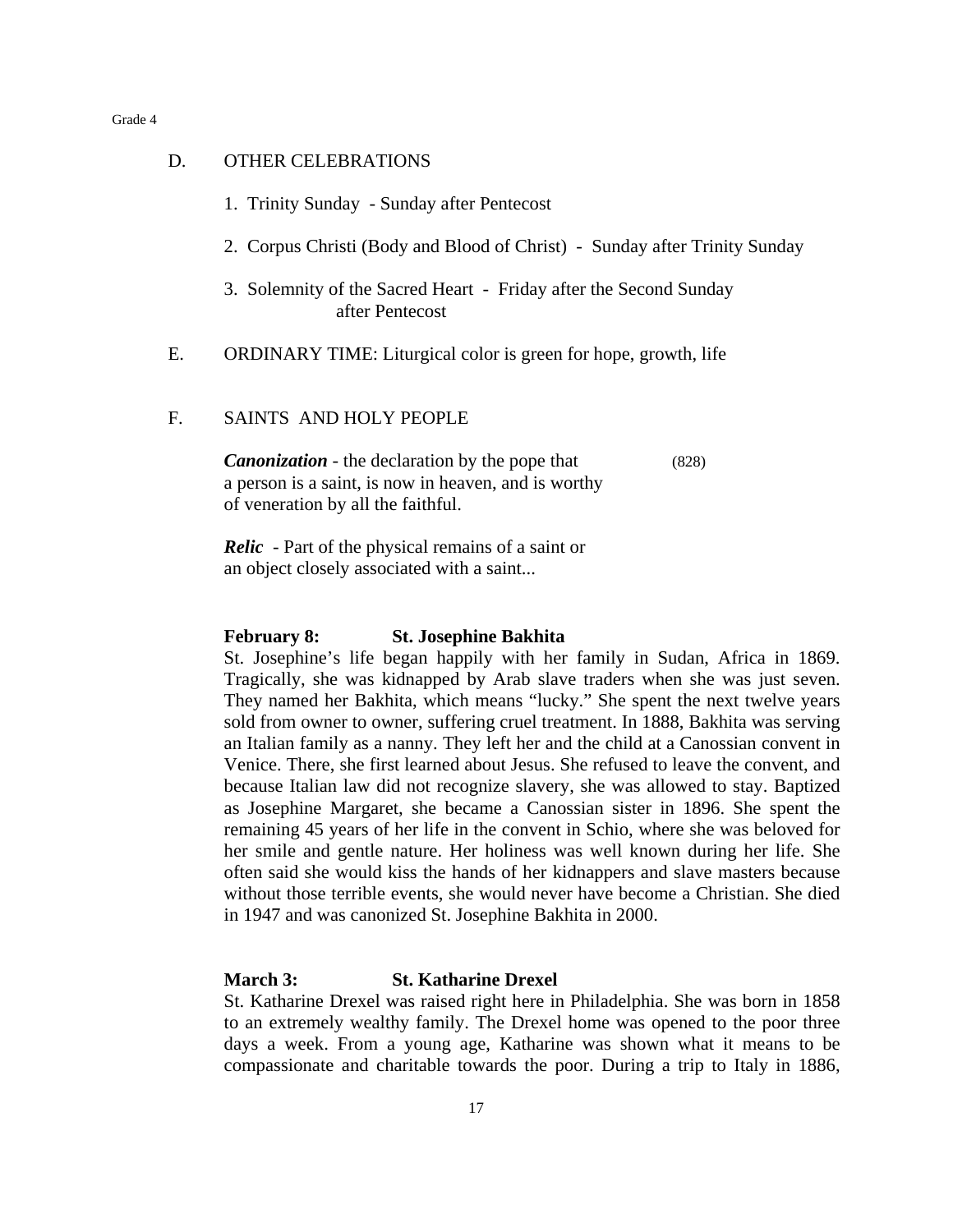Pope Leo XIII encouraged her to become a missionary and devote herself to God. She did and donated her massive inheritance to charity. In 1891, she took her first vows and established the Sisters of the Blessed Sacrament. She worked to change racial attitudes towards African Americans and American Indians. Her nuns labored to provide education and care to these under-served communities. St. Katharine established many missions for American Indians throughout the United States. During her life, she was known for her love of the Eucharist, her work promoting equal education for all, and her desire to reach out to those on the margins of society. She died in 1955 and was canonized by Blessed Pope John Paul II in 2000.

# **April 28: St. Gianna Molla**

St. Gianna Molla was a mother, wife and pediatrician who gave her life to protect her unborn child. She was born in Italy in 1922 and became a doctor in 1949. She married Pietro Molla in 1955 and they had three children. Gianna remained active as a pediatrician while caring for her children. In 1961, she became pregnant with her fourth child. She learned she had a tumor and was advised to have an abortion or risk losing her own life. Insistent that the life of her child be placed above her own, Gianna refused the abortion. On April 21, 1962, she gave birth to a healthy girl. However, there were complications and St. Gianna died seven days later. St. Gianna Molla was canonized by Blessed Pope John Paul II in 2004, and her husband and children attended the ceremony. She is the first female physician and working mother to be canonized. Rather than exalted for embracing religious life after becoming widowed like many other women saints, St. Gianna is exalted specifically because of the heroic virtue she demonstrated as a wife and mother.

# **June 3: St. Charles Lwanga and Companions, Martyrs**

St. Charles Lwanga **w**as born in Uganda around 1860. He was a page in the court of King Mwanga II. The king, wanting to show resistance to foreign occupation, began to persecute Christian missionaries. Eventually, he persecuted the Ugandans who had chosen to embrace Christianity. As St. Charles watched the killings spread, he chose to embrace the faith and asked to be baptized by a missionary priest. In 1886, the king gathered all of the royal pages together and insisted they renounce Christianity. Those who refused were sentenced to die. St. Charles was martyred with eleven other Catholic men and boys, and nine Anglicans.

# **July 14: St. Kateri Tekakwitha**

St. Kateri Tekakwitha was a Mohawk Indian born in 1656. Her parents died when she was young and her tribe suffered from smallpox and many attacks from French and Dutch colonists. During this time, Kateri met several Jesuit missionaries and eventually the chief of her tribe converted. In 1675, she began to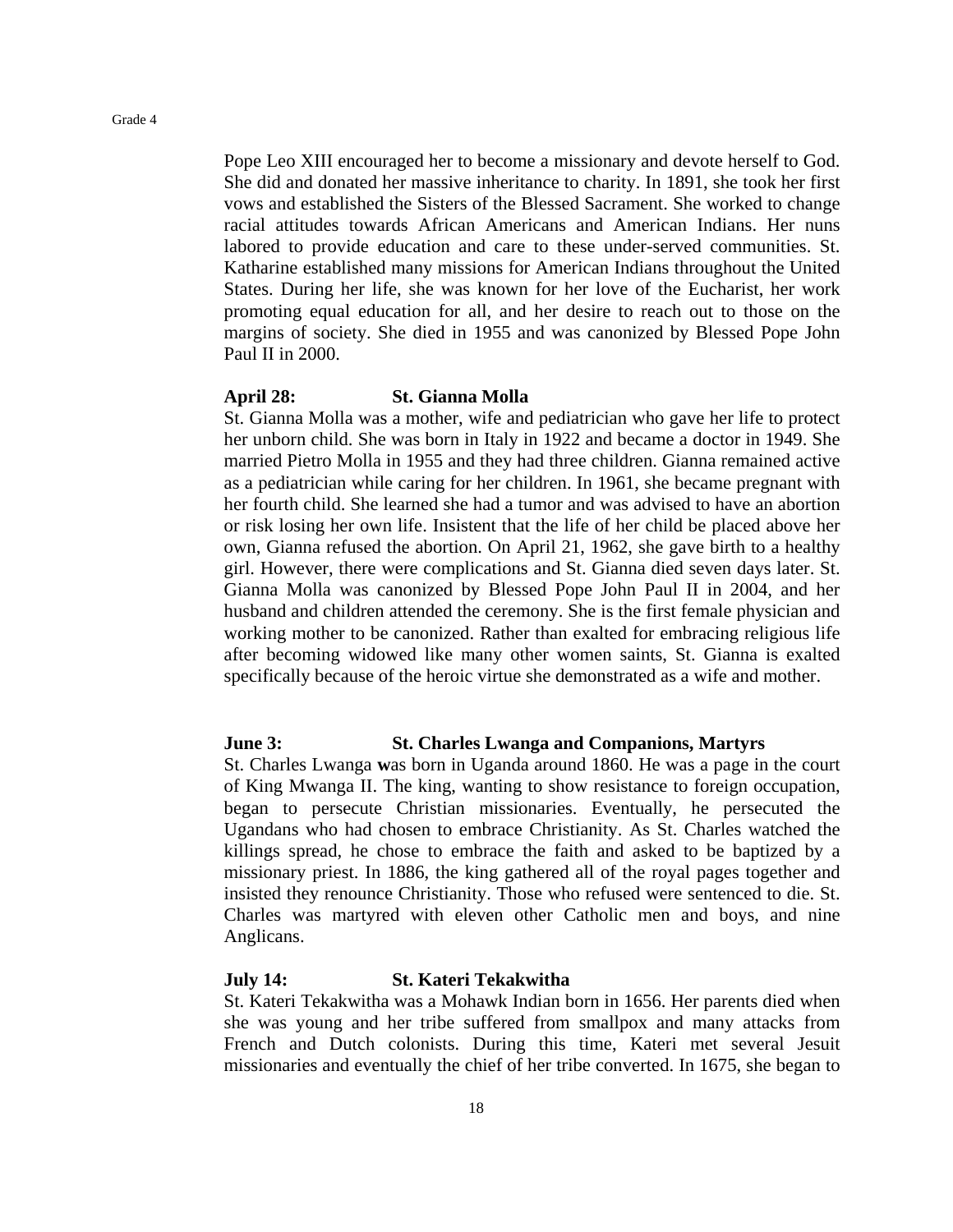study the catechism with the Jesuits and was baptized a year later. Although there was no religious order for her to join, St. Kateri vowed to remain chaste and gathered with other Christian Indian women to live devoutly. She endured any suffering as a way to become closer to Jesus. St. Kateri Tekakwitha died in 1680 at the age of twenty-four. She is called the Lily of the Mohawks.

# **July 22: St. Mary Magdalene**

Mary Magdalene was one of the disciples of Jesus and appears in all four Gospels. Luke tells us that Jesus had cured Mary Magdalene of a disease. She followed Him and the Twelve Apostles as they traveled around Judea. However, her most important role was that of a witness to Jesus' death and resurrection. Together with Mary, the mother of James, she was there when Jesus was buried by Joseph of Aramathea. Mary Magdalene, along with other women, discovered the empty tomb. Most importantly, Jesus appeared to Mary Magdalene first after His resurrection. It is she who tells the Apostles the Good News. Although we do not know what happened to her, it is clear from the Gospels that she played an important role as a disciple of Jesus.

# **VI. MARY**

# A. APPARITIONS

- 1. Definition an extraordinary, visible appearance seen by one or more persons. The authenticity of it is a matter for evaluation by the Church. The Essential Catholic Handbook, Liguori, 1997, p. 133
- 2. Principle Apparitions of the Blessed Virgin Mary

Banneux, Belgium - 1933

Beauraing, Belgium - 1932-33

Fatima, Portugal - 1917

Guadalupe, Mexico - 1531

Knock, Ireland - 1879

LaSalette, France - 1846

Lourdes, France - 1858

Our Lady of the Miraculous Medal, France - 1830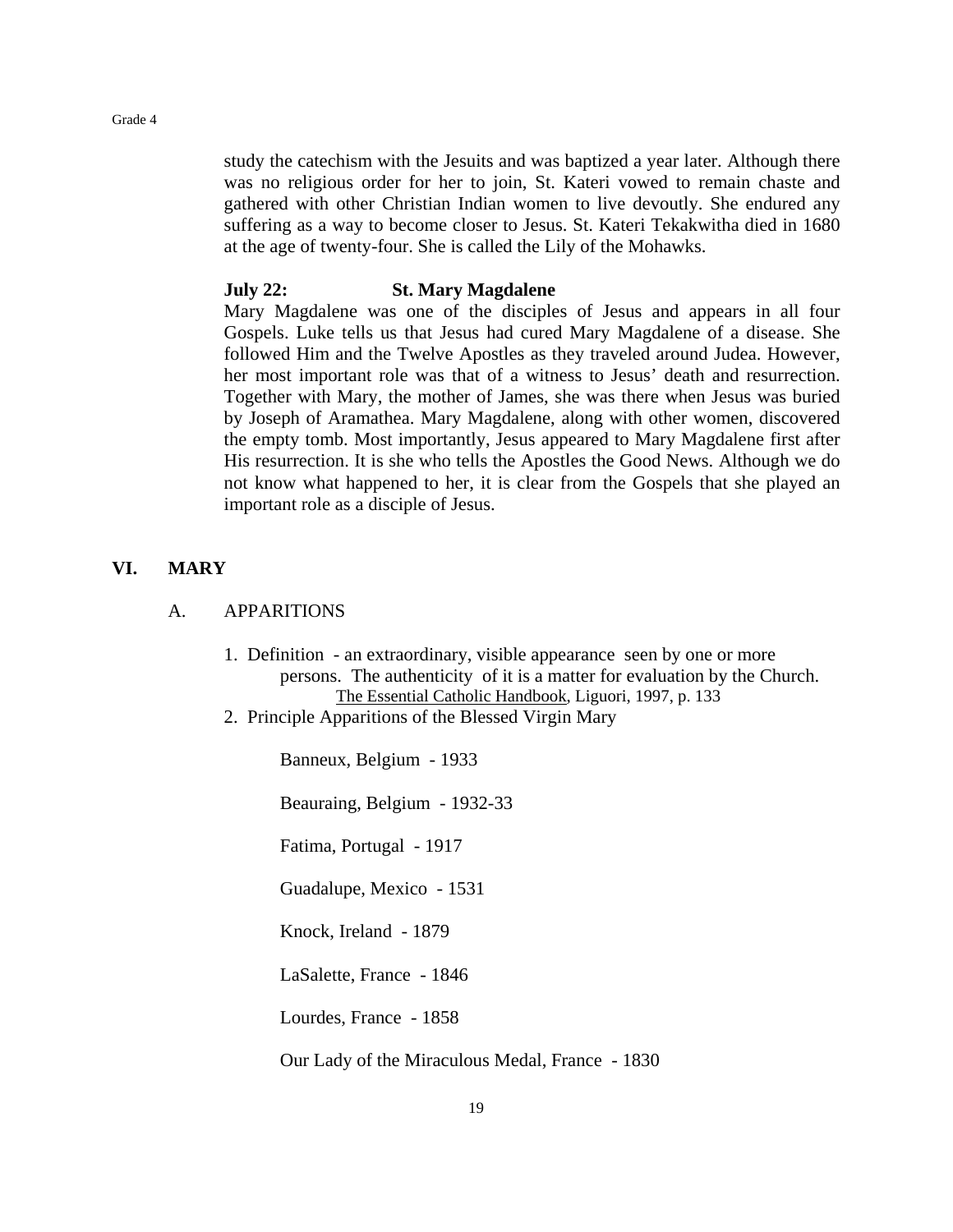# B. DAYS IN HONOR OF MARY

# **February 2: Purification of Mary/Presentation of the Lord**

Mary and Joseph presented the newborn Jesus at the Temple, according to Jewish law, forty days after his birth. They sacrificed a pair of turtledoves, according to the custom of the poor. At the temple, they met Simeon, a man whom God had promised would not die until he saw the Savior. Upon seeing Jesus, Simeon prayed, "Lord, now let your servant go in peace; your word has been fulfilled" (Luke 2:29). Simeon also prophesied to Mary, "A sword will pierce your soul, that the thoughts of many hearts may be revealed" (Luke 2:34-35). The presentation of Jesus in the temple is the Fourth Joyful Mystery of the Rosary.

# **February 11 Memorial of Our Lady of Lourdes**

Mary appeared to a fourteen year old girl named Bernadette Soubirous on February 11, 1858 in Lourdes, France. Our Lady appeared dressed in white with a blue sash, yellow roses at her feet and a rosary in her hand. Mary appeared eighteen times to Bernadette. The Lady told her many things among them that, although Bernadette would not find happiness in this life, she would find it in Heaven. She told her to pray for sinners and to do penance. The Blessed Mother told Bernadette to have a chapel built at the site where she appeared and that processions were to be held. When Bernadette asked the Lady what her name was, she said, AI am the Immaculate Conception.@ Through Bernadette, the Blessed Mother called sinners to a change in heart, to reach out and care for the sick, the poor, and those who had lost hope. Each year millions of people make their way through the mountainous country of southeastern France to the shrine at Lourdes. They come to ask Jesus through the intercession of his Mother for a cure of their body or soul.

# **March 25 Solemnity of the Annunciation**

The Annunciation is the feast commemorating the appearance of the Angel Gabriel to Mary. The angel told her that she had been chosen to be the Mother of Jesus Christ, the Son of the Most High God. Mary, through the power of the Holy Spirit, became the Mother of Jesus.

**May 31 Feast of the Visitation** Luke 1:39-56 The Presentation of Mary is a unique feast day. Although the event is not in the Bible, we learn from other sources that Mary's parents, Ann and Joachim, offered Mary to God in the Temple when she was only three years old. We celebrate this event because it helps us to Lord and obeying His will in all things.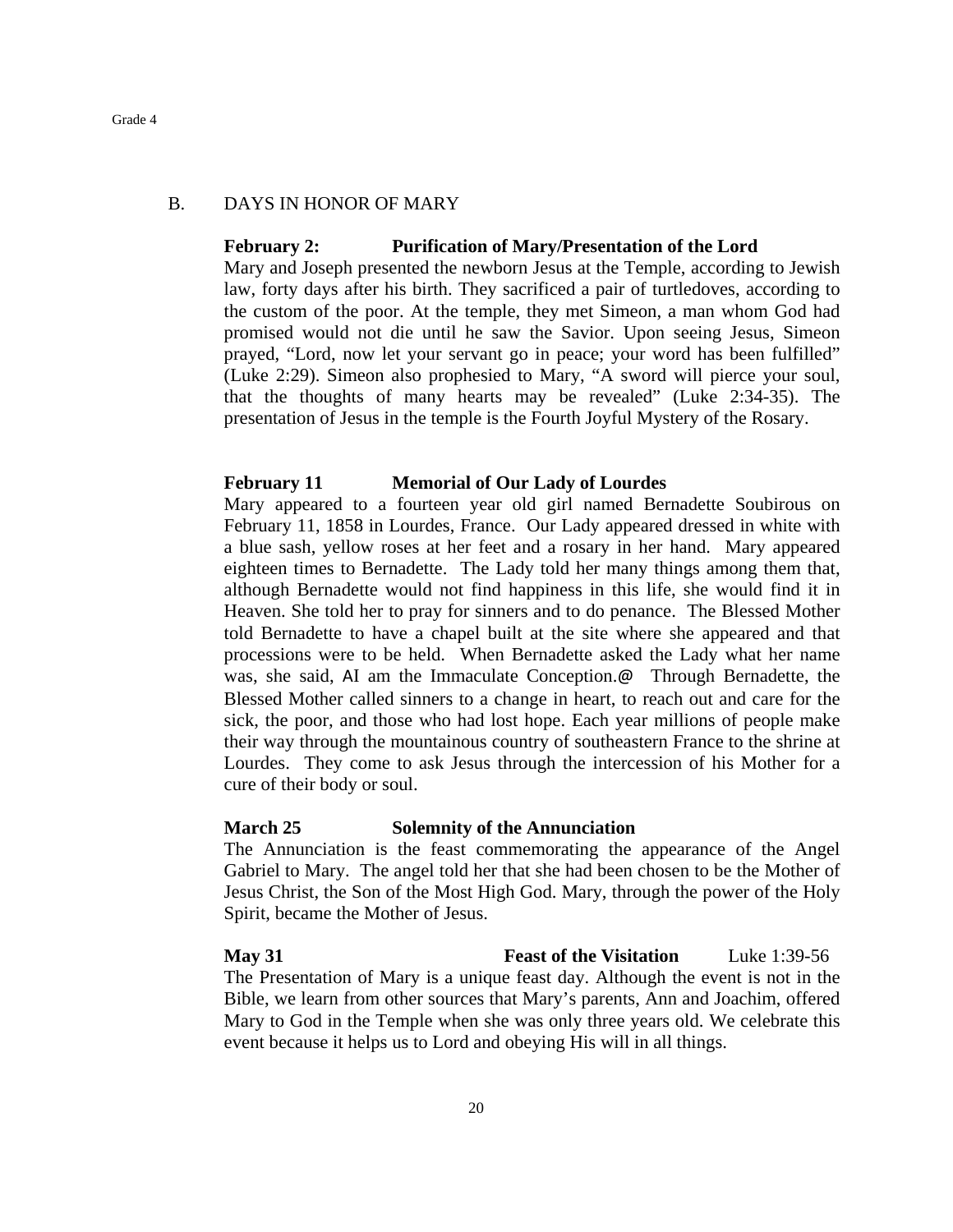# **May or June Immaculate Heart of Mary**

(Saturday following the Second Sunday after Pentecost)

# **August 15 Solemnity of the Assumption**

Pope Pius XII, on November 1, 1950, infallibly defined what Catholics always believed: Mary was assumed body and soul into heaven. (CCC #966)

# C. TITLES OF MARY

- 1. The Immaculate Conception under this title Mary is patroness of the United States and the Archdiocese of Philadelphia
- 2. Our Lady Notre Dame (French for AOur Lady@)

# **VII. PRAYER**

# A. PRAISE AND THANKS

- 1. ATo you, therefore, most merciful Father, we make humble prayer and petition through Jesus Christ, your Son, our Lord:@ (*Eucharistic Prayer* I)
- 2. AIt is truly right and just, our duty and salvation, always and everywhere to give you thanks, Father most holy, through your beloved Son, Jesus Christ.@ (*Eucharistic Prayer* II)
- 3. AYou are indeed Holy, O Lord, and all you have created rightly gives you praise@ *(Eucharistic Prayer* III)
- 4. AWe give you praise, Father most holy, for you are great, and you have fashioned all your works in wisdom and in love. (*Eucharistic*

*Prayer* IV)

| $\mathbf{B}$ | <b>CONTRITION</b> | $(1451-54)$ |
|--------------|-------------------|-------------|
|--------------|-------------------|-------------|

- 1. Definition sorrow for sin and the intention of sinning no more
- 2. Most important act of the penitent in the Sacrament of Penance
- 3. A gift of God and a prompting of the Holy Spirit (1453)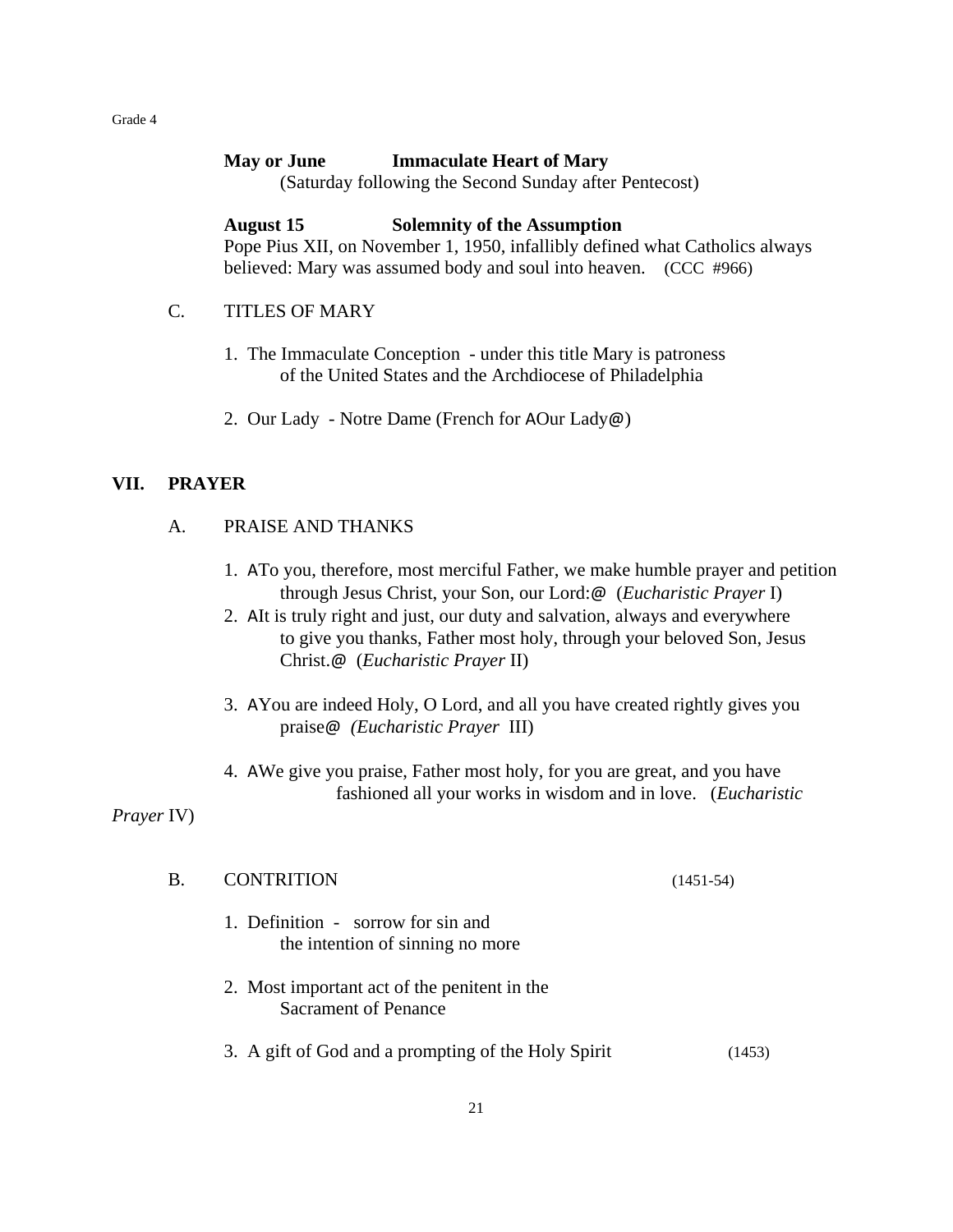|       | C.             | 4. Act of Contrition<br><b>OTHER FORMS OF PRAYER</b><br>(See Prayer Appendix) |             |
|-------|----------------|-------------------------------------------------------------------------------|-------------|
|       |                | 1. Journal Keeping                                                            |             |
|       |                | 2. Guided Meditation                                                          |             |
|       |                | 3. Shared Prayer                                                              |             |
| VIII. |                | <b>SACRAMENTALS</b>                                                           | $(1667-79)$ |
|       | $\mathsf{A}$ . | <b>BLESSINGS</b>                                                              | (1678)      |
|       | <b>B.</b>      | <b>CONSECRATION</b>                                                           | (1672)      |
|       |                | 1. Things                                                                     |             |
|       |                | 2. People                                                                     |             |
|       | C.             | <b>INSTITUTED BY THE CHURCH</b>                                               | (1667)      |
|       | D.             | HAVE MEANING AND PURPOSE                                                      | (1668)      |

# **IX. SOCIAL JUSTICE**

*AThe Church=s social teaching is a rich treasure of wisdom about building a just society and living lives of holiness amidst the challenges of modern society.... In this time of widespread violence and diminished respect for human life and dignity in our country and around the world, the Gospel of life and the biblical call to justice need to be proclaimed and shared with new clarity, urgency, and energy.@ Sharing* Catholic Social Teaching *Challenges and Directions*, USCC, 1998, p. 4

*Major Themes:*

**Dignity of Work and the Rights of Workers**

**Solidarity of the Human Family**